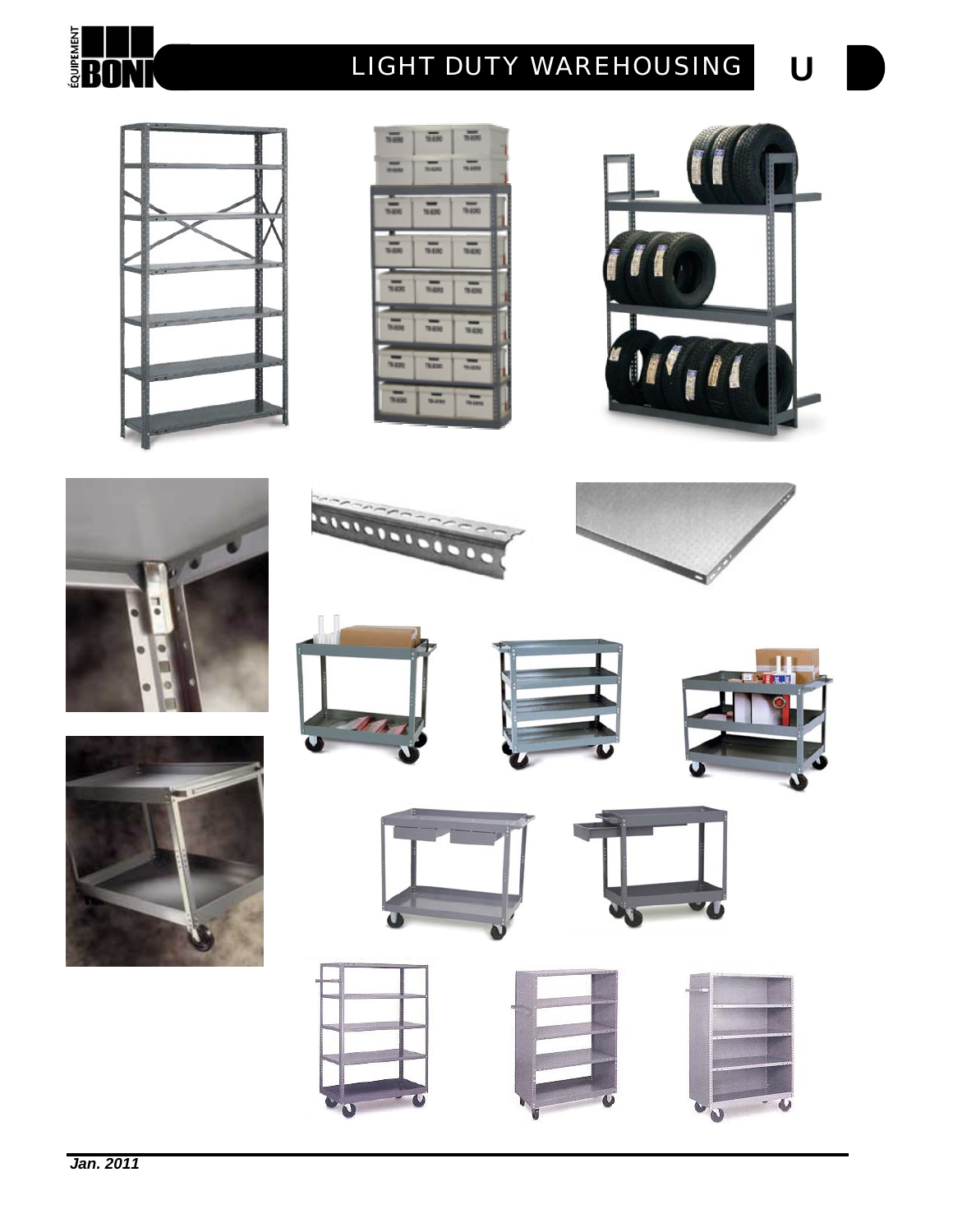

| Aisle brace for - bolted type shelving                        | $U-04$     |
|---------------------------------------------------------------|------------|
| Aisle brace for - offset type shelving                        | $U-04$     |
| Aisle brace for - rivet type shelving                         | $U-15$     |
| Angle sway brace                                              | $U-02, 05$ |
| Beam for rivet type shelving                                  | $U-16$     |
| Bin front for bolted type shelving                            | $U-12$     |
| Bin front for box type shelving                               | $U-12$     |
| Bin front for offset type shelving                            | $U-12$     |
| Corner reinforcement plate                                    | $U-18$     |
| Cutter for slotted angle                                      | $U-18$     |
| Divider                                                       | $U-13$     |
| Divider clip                                                  | $U-13, 14$ |
| Foot plate                                                    | $U-02, 17$ |
| Hardware (nuts and bolts)                                     | $U-02, 14$ |
| Joiner plate                                                  | $U-17$     |
| Kickplate for 1" offset shelving                              | $U-04$     |
| Kickplate for offset and bolted type shelving                 | $U-04$     |
| Label moulding                                                | $U-11$     |
| L-Shaped post $1" \times 1\frac{3}{4"}$ bolted type           | $U-05$     |
| L-Shaped post $1\frac{1}{4}$ " x $1\frac{1}{4}$ " bolted type | $U-05$     |
| Mobile shelf truck                                            | $U-20$     |
| Offset post 1" c/c - 1" x 1 7/8" - Rear                       | $U-01$     |
| Offset post 1" c/c - 1/2" x 1 7/8" - Front                    | $U-01$     |
| Regular shelf reinforcement 1" x 1" - 12ga                    | $U-11$     |
| Rivet type post                                               | $U-15$     |
| Service cart                                                  | $U-19$     |
| Shelf box (drawer)                                            | $U-11$     |
| Shelf box divider                                             | $U-11$     |
| Shelf box guide                                               | $U-11$     |
| Shelf clip for 1" c/c offset post                             | $U-06$     |
| Shelf medium duty - 18GA                                      | $U-10$     |
| Shelf medium duty - 20GA                                      | $U-09$     |
| Shelf medium duty - 22GA                                      | $U-08$     |
| Shelf regular - 18GA                                          | $U-07$     |
| Shelf regular - 20GA                                          | $U-06$     |
| <b>Shim</b>                                                   | $U-02$     |
| Side and back panel for bolted type shelving                  | $U-03$     |
| Slotted angle - painted finish                                | $U-18$     |
| Splice (joiner)                                               | $U-02, 05$ |
| Splice (joiner) 1" x 1" x 5"                                  | $U-17$     |
| Sway brace (pair)                                             | $U-02, 05$ |
| Tie bar                                                       | $U-17$     |
| Wall spacer                                                   | $U-17$     |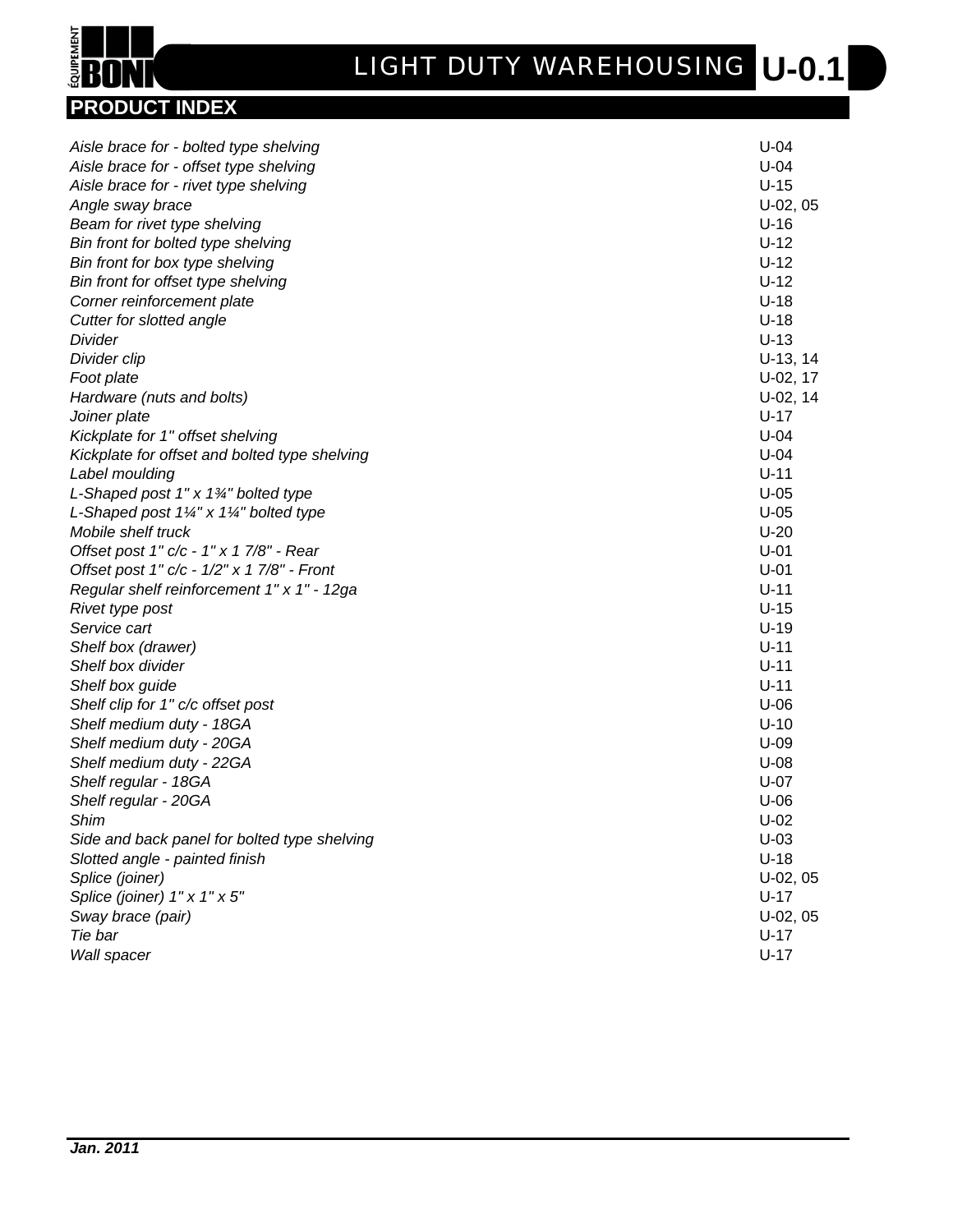### **REAR OFFSET POST 1" c/c - 1" x 1 7/8"**

| 1 7/8" x 1" | 310-OP39  | 39"  | $2.00$ lb |    |
|-------------|-----------|------|-----------|----|
|             | 310-OP51  | 51"  | $3.00$ lb |    |
|             | 310-OP63  | 63"  | 4.00      | lb |
|             | 310-OP75  | 75"  | 4.80      | lb |
|             | 310-OP87  | 87"  | 5.50 lb   |    |
|             | 310-OP99  | 99"  | 6.00      | lb |
|             | 310-OP111 | 111" | 7.00      | lb |
|             | 310-OP123 | 123" | 8.00      | lb |
|             | 310-OP135 | 135" | 8.80      | lb |
|             | 310-OP147 | 147" | 9.50 lb   |    |
|             |           |      |           |    |
|             | 310-OP159 | 159" | 10.30 lb  |    |
|             | 310-OP171 | 171" | 11.00     | lb |
|             | 310-OP183 | 183" | 12.10     | lb |
|             | 310-OP195 | 195" | 13.20     | lb |

### **FRONT OFFSET POST 1" c/c - 1/2" x 1 7/8"**

1011

| 1 7/8" x $\frac{1}{2}$ " |           |      |           |
|--------------------------|-----------|------|-----------|
|                          | 310-BP39  | 39"  | $2.20$ lb |
|                          | 310-BP51  | 51"  | $3.20$ lb |
|                          | 310-BP63  | 63"  | 4.50 lb   |
|                          | 310-BP75  | 75"  | 5.40 lb   |
|                          | 310-BP87  | 87"  | $6.30$ lb |
|                          | 310-BP99  | 99"  | $7.20$ lb |
|                          | 310-BP111 | 111" | 8.10 lb   |
|                          | 310-BP123 | 123" | $9.00$ lb |

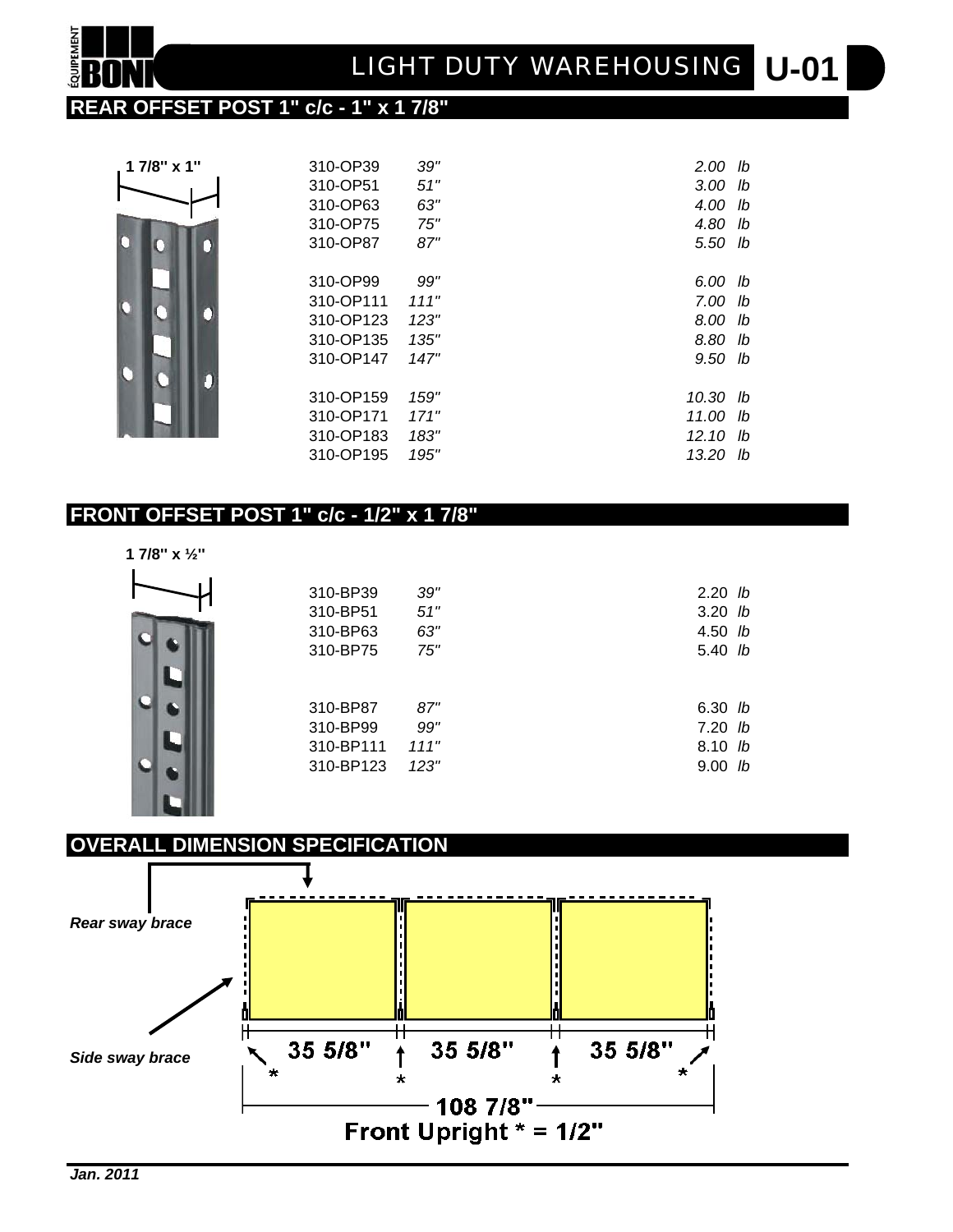# **QUIPEMENT**

### **FOOT PLATE, SHIM AND SPLICE**





| <b>Foot Plate</b>             |                                         |                      |
|-------------------------------|-----------------------------------------|----------------------|
|                               | 310-FPOP1 for 1" offset post            | 0.30 lb              |
| <b>Shim</b>                   |                                         |                      |
| 310-SHIM<br>310-SHIMP Painted | Raw                                     | 0.20 lb<br>$0.20$ lb |
| <b>Splice (joiner)</b>        |                                         |                      |
| 300-OSP1                      | for 1" offset post<br>$3/4$ " x 1" x 5" | 0.20 <sub>h</sub>    |

### **SWAY BRACE (PAIR)**



| 310-SB9  | for shelves 9" to 15 $\frac{3}{4}$ " deep   | 1.00 <i>lb</i>    |  |
|----------|---------------------------------------------|-------------------|--|
| 310-SB18 | for shelves 12" to 22" deep                 | 1.00 $lb$         |  |
| 310-SB36 | for shelves $24"$ to 39 $\frac{3}{4"}$ deep | 2.00 <sub>h</sub> |  |
| 310-SB48 | for shelves 42" to 51 $\frac{3}{4}$ " deep  | $3.20$ lb         |  |

### **ANGLE SWAY BRACE**



| 310-AN55 | for bolt type shelving $5" \times 5"$      | 0.20 h |
|----------|--------------------------------------------|--------|
|          | 310-OAS55 for offset type shelving 5" x 5" | 0.20 h |

### **HARDWARE**



| 310-RB63 $\frac{1}{4}$ " x 5/8" rounded head bolt with<br>square nut, box of 100    | 2.00 lb           |  |
|-------------------------------------------------------------------------------------|-------------------|--|
| 310-HB63 $\frac{1}{4}$ " x 5/8" rounded head bolt with<br>hexagonal nut, box of 100 | 2.00 <sub>h</sub> |  |
| 310-RB100 $\frac{1}{4}$ " x 1" rounded head bolt with<br>square nut, box of 100     | 2.50 <sub>h</sub> |  |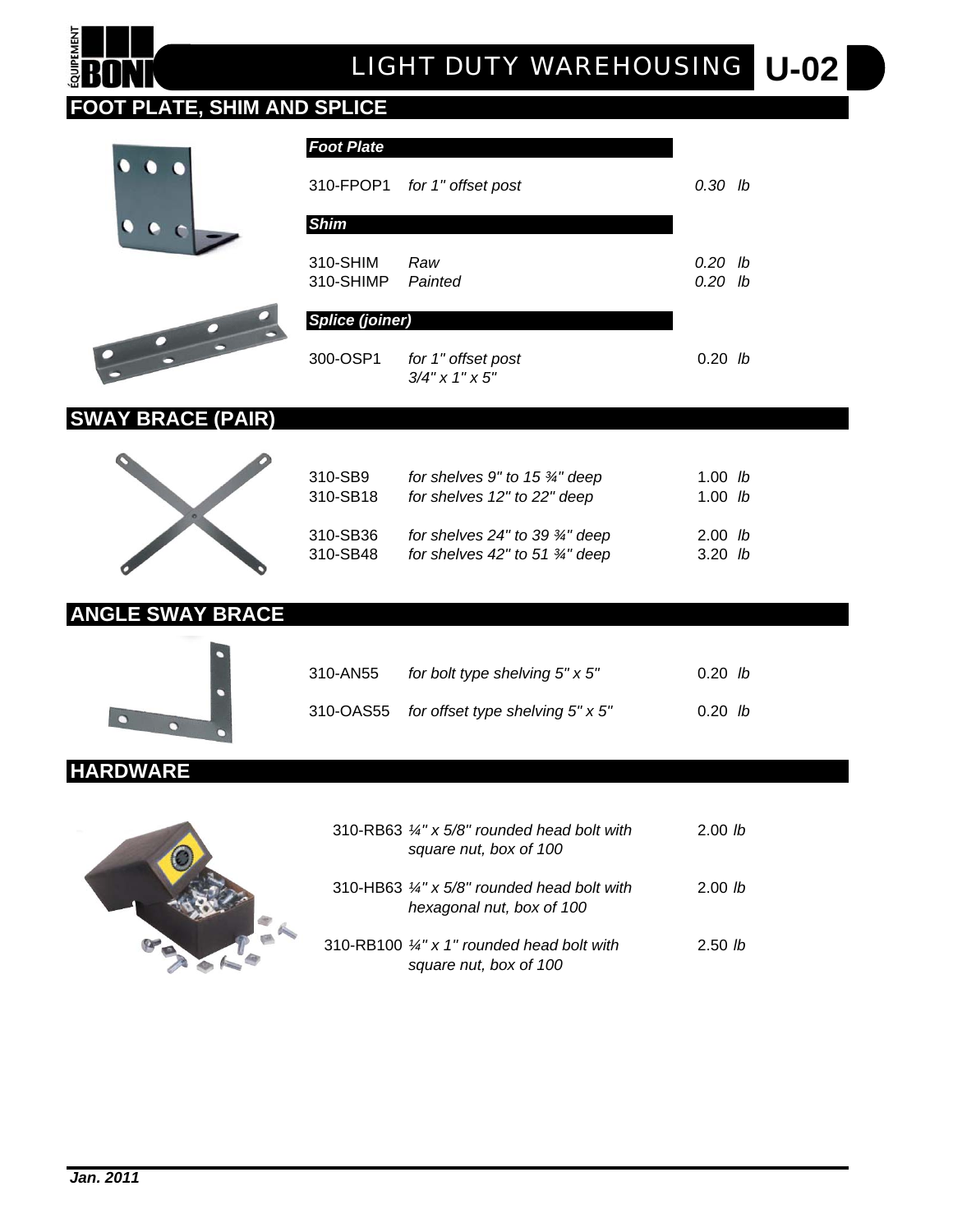# **U-03** *LIGHT DUTY WAREHOUSING*

### **SIDE AND BACK PANEL FOR BOLTED TYPE SHELVING**



**QUIPEMENT** 

| 310-OS939  | 9" x 39"           | 2.50  | lb            |
|------------|--------------------|-------|---------------|
| 310-OS945  | $9'' \times 45''$  | 2.90  | lb            |
| 310-OS951  | $9'' \times 51''$  | 3.30  | lb            |
| 310-OS1239 | $12'' \times 39$   | 3.00  | lb            |
| 310-OS1245 | 12" x 45"          | 4.00  | lb            |
| 310-OS1251 | 12" x 51           | 5.00  | lb            |
| 310-OS1539 | 15" x 39           | 3.50  | lb            |
| 310-OS1545 | 15" x 45"          | 3.50  | lb            |
| 310-OS1551 | $15'' \times 51$   | 5.20  | lb            |
| 310-OS1839 | 18" x 39           | 4.50  | lb            |
| 310-OS1845 | 18" x 45"          | 5.00  | lb            |
| 310-OS1851 | 18" x 51"          | 6.00  | lb            |
| 310-OS2139 | 21" x 39"          | 5.70  | lb            |
| 310-OS2145 | 21" x 45"          | 6.50  | lb            |
| 310-OS2151 | $21" \times 51"$   | 7.40  | $\mathsf{lb}$ |
| 310-OB2439 | 24" x 39"          | 6.00  | lb            |
| 310-OB2445 | 24" x 45"          | 7.00  | lb            |
| 310-OB2451 | 24" x 51"          | 8.00  | lb            |
| 310-OB3039 | 30" x 39"          | 7.50  | lb            |
| 310-OB3045 | 30" x 45"          | 8.00  | lb            |
| 310-OB3051 | $30'' \times 51''$ | 9.50  | lb            |
| 310-OB3639 | 36" x 39"          | 9.00  | lb            |
| 310-OB3645 | 36" x 45"          | 11.00 | lb            |
| 310-OB3651 | 36" x 51"          | 12.00 | lb            |
| 310-OB4239 | 42" x 39"          | 10.50 | lb            |
| 310-OB4245 | 42" x 45"          | 13.50 | lb            |
| 310-OB4251 | 42" x 51"          | 15.50 | lb            |
| 310-OB4839 | 48" x 39"          | 12.00 | lb            |
| 310-OB4845 | 48" x 45"          | 15.00 | lb            |
| 310-OB4851 | 48" x 51"          | 16.00 | lb            |
|            |                    |       |               |

### **PANEL CONFIGURATION ACCORDING TO HEIGHT**

| 63"  | 2 panel of 39" |
|------|----------------|
| 75"  | 2 panel of 39" |
| 87"  | 2 panel of 45' |
| 99"  | 2 panel of 51" |
| 111" | 3 panel of 39" |
| 123" | 3 panel of 45" |
| 135" | 3 panel of 51" |
| 147" | 3 panel of 51" |
| 171" | 4 panel of 45" |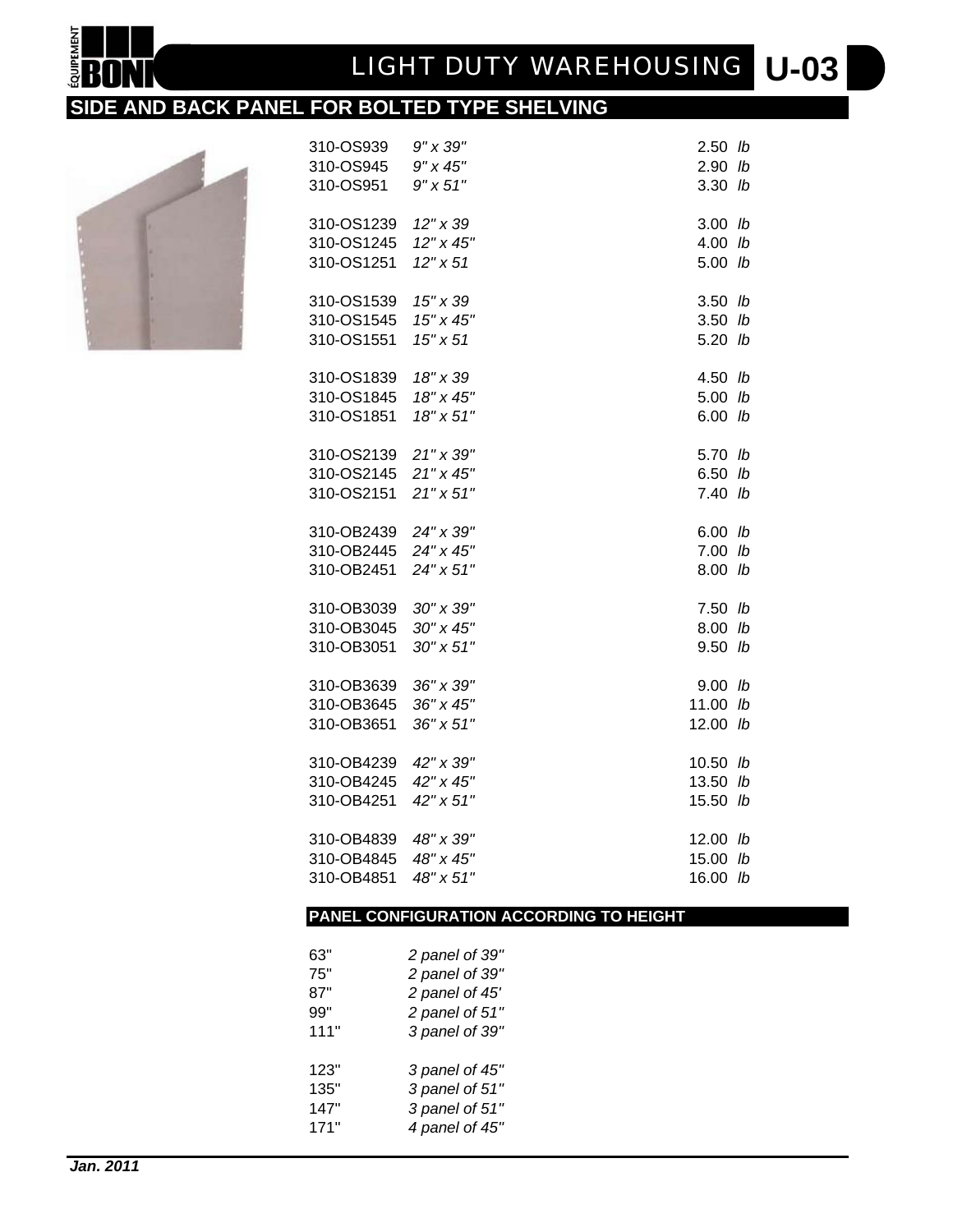**QUIPEMENT** 

# **U-04** *LIGHT DUTY WAREHOUSING*

### **AISLE BRACE FOR OFFSET TYPE SHELVING**

| 310-OAB30 30" | 4.60 lb     |  |
|---------------|-------------|--|
| 310-OAB36 36" | $5.40\,$ lb |  |
| 310-OAB42 42" | 6.30 $lb$   |  |
| 310-OAB48 48" | 7.10 lb     |  |
| 310-OAB60 60" | 9.00 h      |  |
|               |             |  |

### **AISLE BRACE FOR BOLTED TYPE SHELVING**

| 310-AB30 | .30" | 4.60 $lb$ |  |
|----------|------|-----------|--|
| 310-AB36 | .36" | 5.40 $lb$ |  |
| 310-AB42 | 42"  | 6.30 h    |  |
| 310-AB48 | 48"  | 7.10 lb   |  |
| 310-AB60 | הח   | 9.00 h    |  |
|          |      |           |  |

### **KICKPLATE FOR 1'' OFFSET SHELVING**

| 310-OBS224 2" high x 24" | 0.90 h    |
|--------------------------|-----------|
| 310-OBS230 2" high x 30" | 1.20 $lb$ |
| 310-OBS236 2" high x 36" | 1.40 $lb$ |
| 310-OBS242 2" high x 42" | $1.60$ lb |
| 310-OBS248 2" high x 48" | $1.80$ lb |
|                          |           |

### **KICKPLATE FOR OFFSET AND BOLTED TYPE SHELVING**

| 310-BAS215<br>310-BAS224                             | 310-BAS212 2" high x 12" long<br>2" high x 15" long<br>310-BAS218 2" high x 18" long<br>2" high x 24" long            | 0.50<br>0.50<br>0.50<br>0.90      | lb<br>lb<br>lb<br>lb |
|------------------------------------------------------|-----------------------------------------------------------------------------------------------------------------------|-----------------------------------|----------------------|
| 310-BAS230<br>310-BAS236<br>310-BAS242<br>310-BAS248 | 2" high x 30" long<br>2" high x 36" long<br>2" high x 42" long<br>2" high x 48" long                                  | 1.20<br>1.40<br>1.60<br>$1.80$ lb | lb<br>lb<br>lb       |
| 310-BAS424                                           | 310-BAS412 4" high x 12" long<br>310-BAS415 4" high x 15" long<br>310-BAS418 4" high x 18" long<br>4" high x 24" long | 0.80<br>0.80<br>0.80<br>1.60      | lb<br>lb<br>lb<br>lb |
| 310-BAS436<br>310-BAS442<br>310-BAS448               | 310-BAS430 4" high x 30" long<br>4" high x 36" long<br>4" high x 42" long<br>4" high x 48" long                       | 2.00<br>2.50<br>2.80<br>$3.20$ lb | lb<br>lb<br>lb       |
| 310-BAS612<br>310-BAS615<br>310-BAS618<br>310-BAS624 | 6" high x 12" long<br>6" high x 15" long<br>6" high x 18" long<br>6" high x 24" long                                  | 1.10<br>1.10<br>1.10<br>2.30      | lb<br>lb<br>lb<br>lb |
| 310-BAS630<br>310-BAS636<br>310-BAS642<br>310-BAS648 | 6" high x 30" long<br>6" high x 36" long<br>6" high x 42" long<br>6" high x 48" long                                  | 2.70<br>3.20<br>3.50<br>4.00      | lb<br>lb<br>lb<br>lb |



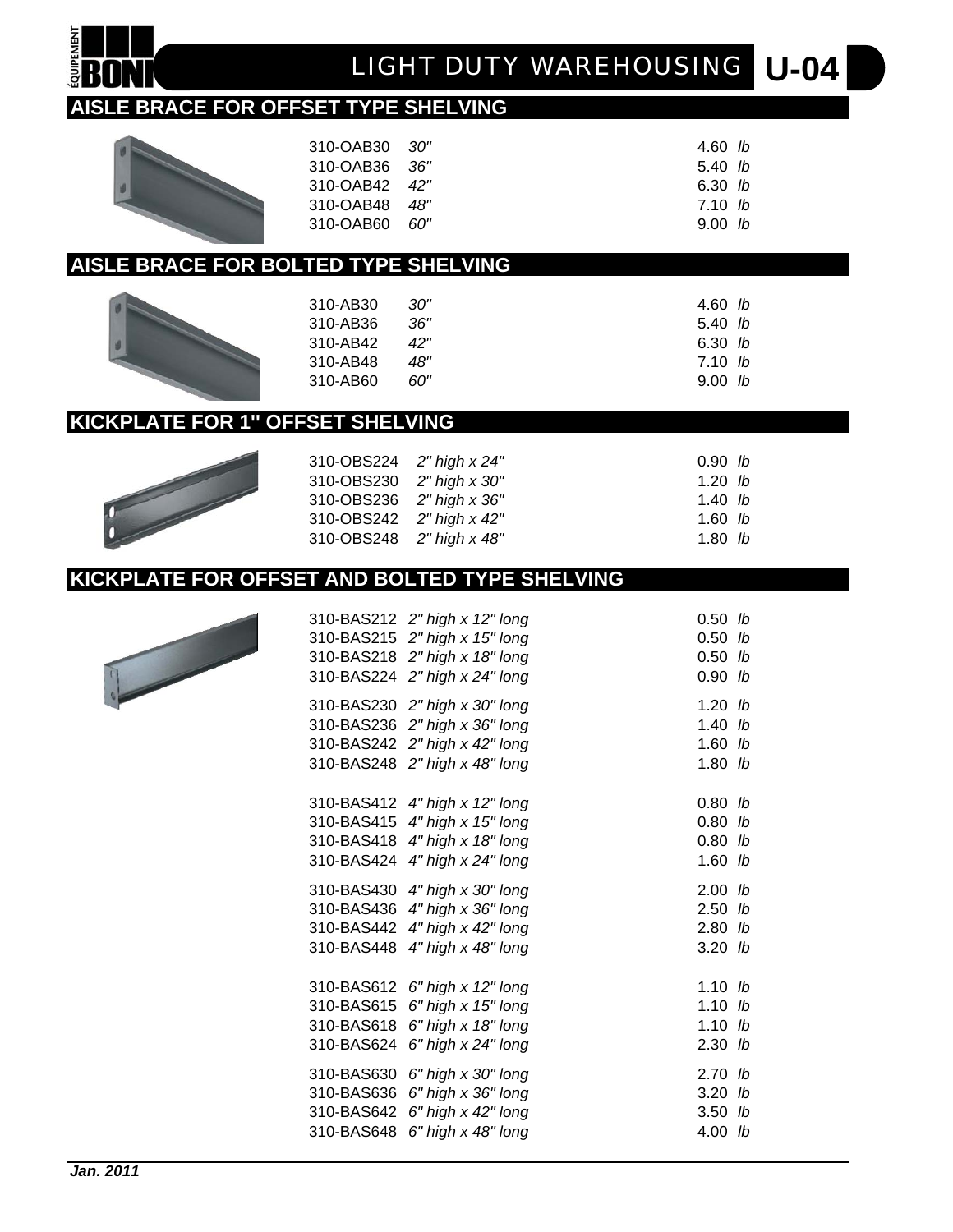# **U-05** *LIGHT DUTY WAREHOUSING*

### **L-SHAPED POST 1" x 1¾" BOLTED TYPE**

O

0

O

O

 $\overline{0}$ 

C

**OUIPEMENT** 

| 310-RFP39  | 39"   | 2.10 h            |  |
|------------|-------|-------------------|--|
| 310-RFP51  | 51"   | 3.00 <sub>h</sub> |  |
| 310-RFP63  | 63"   | $3.30$ lb         |  |
| 310-RFP75  | 75"   | $3.60$ lb         |  |
| 310-RFP87  | 87"   | $3.80$ lb         |  |
| 310-RFP99  | 99"   | 6.00 h            |  |
| 310-RFP111 | 111"  | 7.00 h            |  |
| 310-RFP123 | 12.3" | 8.00 <sub>h</sub> |  |
| 310-RFP147 | 147"  | 10.20 <i>lb</i>   |  |
| 310-RFP171 | 171"  | 12.00 $lb$        |  |
| 310-RFP195 | 195   | 13.50 $lb$        |  |

### **L-SHAPED POST 1¼" x 1¼" BOLTED TYPE**

| 310-GP27 27"<br>310-GP39<br>310-GP75 75" | 39"        | 1.70 lb<br>$3.40$ lb<br>4.90 lb |  |
|------------------------------------------|------------|---------------------------------|--|
| 310-GP87<br>310-GP99<br>310-GP123 123"   | 87"<br>99" | 5.70 lb<br>6.50 lb<br>8.00 lb   |  |

### **SWAY BRACE (PAIR)**

 $\overline{O}$ 

Ö

O

n

п

n



| 310-SB9  | for shelves of 9" to 15%" deep               | 1.00 <i>lb</i>    |
|----------|----------------------------------------------|-------------------|
| 310-SB18 | for shelves of 12" to 22" deep               | 1.00 $lb$         |
| 310-SB36 | for shelves of 24" to 39%" deep              | 2.00 <sub>h</sub> |
| 310-SB48 | for shelves of 42" to $51\frac{3}{4}$ " deep | 3.20 <sub>h</sub> |

### **ANGLE SWAY BRACE**



310-AN55 *for bolted type shelving, 5" x 5"* 0.20 *lb*

**SPLICE**



310-SP117 *for bolted type shelving* 0.30 *lb 1" x 1" x 7" (1¼" x 1¼")*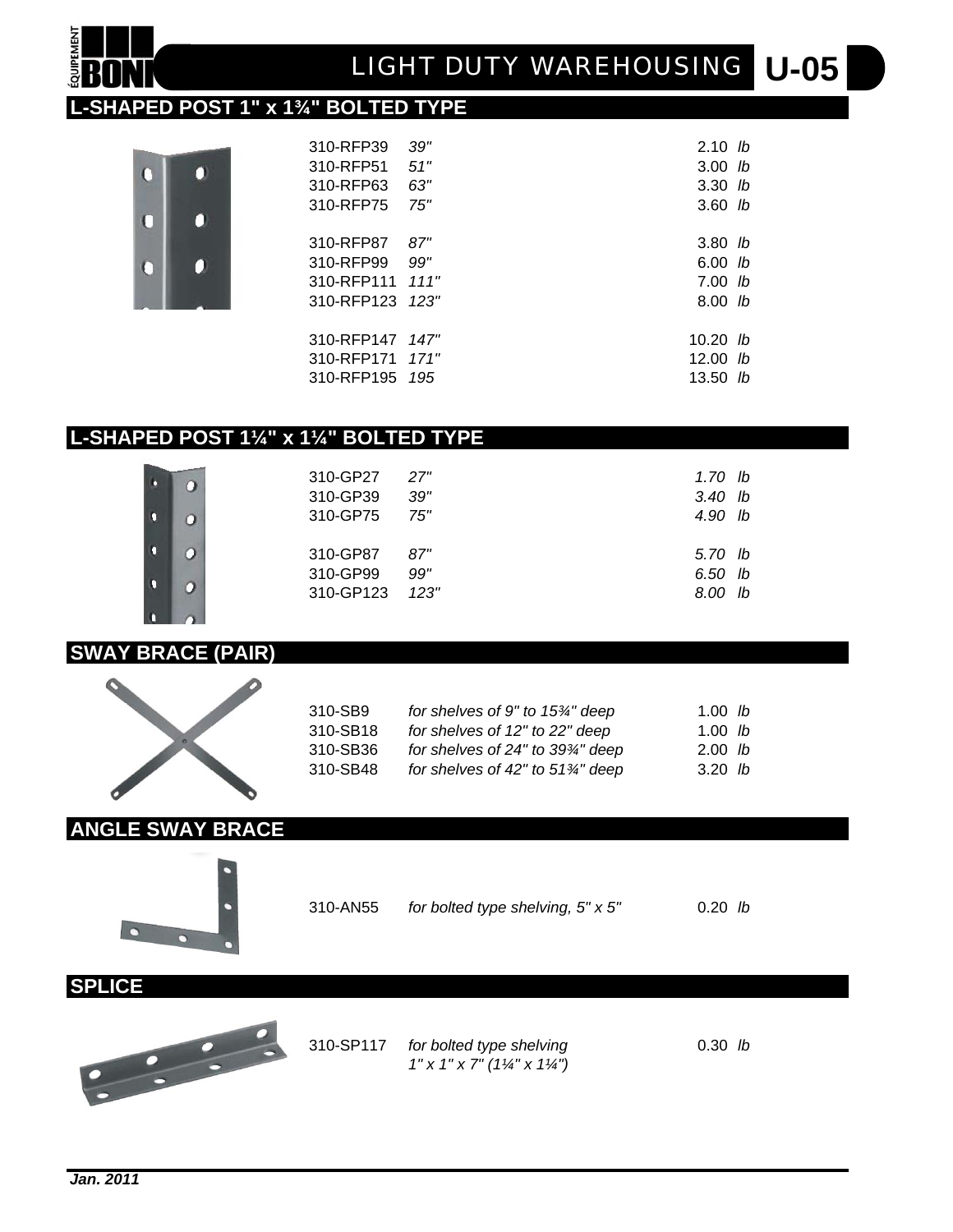# **U-06** *LIGHT DUTY WAREHOUSING*

310-S924 *9" x 24" - 400 lb cap.* 3.80 *lb* 310-S930 *9" x 30" - 400 lb cap.* 4.80 *lb* 310-S936 *9" x 36" - 400 lb cap.* 5.00 *lb* 310-S942 *9" x 42" - 350 lb cap.* 6.90 *lb* 310-S948 *9" x 48" - 300 lb cap.* 8.90 *lb*

### **20GA REGULAR SHELF**



**OUIPEMENT** 

24" x 42"

|                  | $\Box$                     |          | 310-S1224 | 12" x 24" - 400 lb cap. | 4.90 lb    |  |
|------------------|----------------------------|----------|-----------|-------------------------|------------|--|
|                  |                            |          | 310-S1230 | 12" x 30" - 400 lb cap. | $5.00$ lb  |  |
|                  |                            |          | 310-S1236 | 12" x 36" - 400 lb cap. | $6.50$ lb  |  |
|                  |                            |          | 310-S1242 | 12" x 42" - 350 lb cap. | 8.00 lb    |  |
|                  |                            |          | 310-S1248 | 12" x 48" - 300 lb cap. | $9.00$ lb  |  |
|                  | <b>INCREASED CAPACITY</b>  |          |           |                         |            |  |
|                  | <b>WITH REINFORCEMENTS</b> |          | 310-S1524 | 15" x 24" - 400 lb cap. | 5.90 lb    |  |
|                  | With 1                     | With 2   | 310-S1530 | 15" x 30" - 400 lb cap. | $6.10$ lb  |  |
| <b>Sizes</b>     | reinfor.                   | reinfor. | 310-S1536 | 15" x 36" - 400 lb cap. | 7.10 h     |  |
|                  |                            |          | 310-S1542 | 15" x 42" - 325 lb cap. | 8.20 lb    |  |
| 12" x 36"        | 700                        | 950      | 310-S1548 | 15" x 48" - 300 lb cap. | $9.50$ lb  |  |
| $12" \times 42"$ | 550                        | 800      |           |                         |            |  |
| $12"$ x 48"      | 450                        | 600      | 310-S1824 | 18" x 24" - 400 lb cap. | 6.90 lb    |  |
|                  |                            |          | 310-S1830 | 18" x 30" - 400 lb cap. | $7.00$ lb  |  |
| $15" \times 36"$ | 700                        | 950      | 310-S1836 | 18" x 36" - 400 lb cap. | 8.20 lb    |  |
| 15" x 42"        | 550                        | 750      | 310-S1842 | 18" x 42" - 300 lb cap. | $9.50$ lb  |  |
| 15" x 48"        | 450                        | 575      | 310-S1848 | 18" x 48" - 275 lb cap. | 10.70 lb   |  |
|                  |                            |          |           |                         |            |  |
| 18" x 36"        | 700                        | 950      | 310-S2124 | 21" x 24" - 400 lb cap. | 8.70 lb    |  |
| 18" x 42"        | 550                        | 750      | 310-S2130 | 21" x 30" - 400 lb cap. | 8.90 lb    |  |
| $18" \times 48"$ | 450                        | 575      | 310-S2136 | 21" x 36" - 400 lb cap. | 10.50 $lb$ |  |
|                  |                            |          | 310-S2142 | 21" x 42" - 300 lb cap. | 12.10 $lb$ |  |
| 24" x 36"        | 700                        | 950      | 310-S2148 | 21" x 48" - 275 lb cap. | 13.70 lb   |  |
| 24" x 42"        | 550                        | 700      |           |                         |            |  |
| 24" x 48"        | 400                        | 500      | 310-S2424 | 24" x 24" - 400 lb cap. | $9.00$ lb  |  |
|                  |                            |          | 310-S2430 | 24" x 30" - 400 lb cap. | $9.30$ lb  |  |
| 30" x 36"        | 650                        | 800      | 310-S2436 | 24" x 36" - 400 lb cap. | 11.00 $lb$ |  |
| $30" \times 42"$ | 500                        | 700      | 310-S2442 | 24" x 42" - 300 lb cap. | 11.90 $lb$ |  |
| $30" \times 48"$ | 350                        | 450      | 310-S2448 | 24" x 48" - 275 lb cap. | 13.90 lb   |  |
|                  |                            |          |           |                         |            |  |
| $36" \times 36"$ | 500                        | 575      | 310-S3030 | 30" x 30" - 300 lb cap. | $13.00$ lb |  |
| $36" \times 42"$ | 450                        | 550      | 310-S3036 | 30" x 36" - 300 lb cap. | 13.50 $lb$ |  |
| 36" x 48"        | 325                        | 425      | 310-S3042 | 30" x 42" - 275 lb cap. | 14.00 lb   |  |
|                  |                            |          | 310-S3048 | 30" x 48" - 225 lb cap. | 17.50 lb   |  |
|                  |                            |          |           |                         |            |  |
|                  |                            |          | 310-S3636 | 36" x 36" - 275 lb cap. | 16.00 lb   |  |
|                  |                            |          | 310-S3642 | 36" x 42" - 275 lb cap. | 18.40 lb   |  |
|                  |                            |          | 310-S3648 | 36" x 48" - 225 lb cap. | 19.50 lb   |  |
|                  |                            |          |           |                         |            |  |

| PFS.     | Shelf perforation (front and back<br>lengthwise) |                  |
|----------|--------------------------------------------------|------------------|
| 310-COP1 | Shelf clip for 1" c/c offset post                | $0.06$ <i>lb</i> |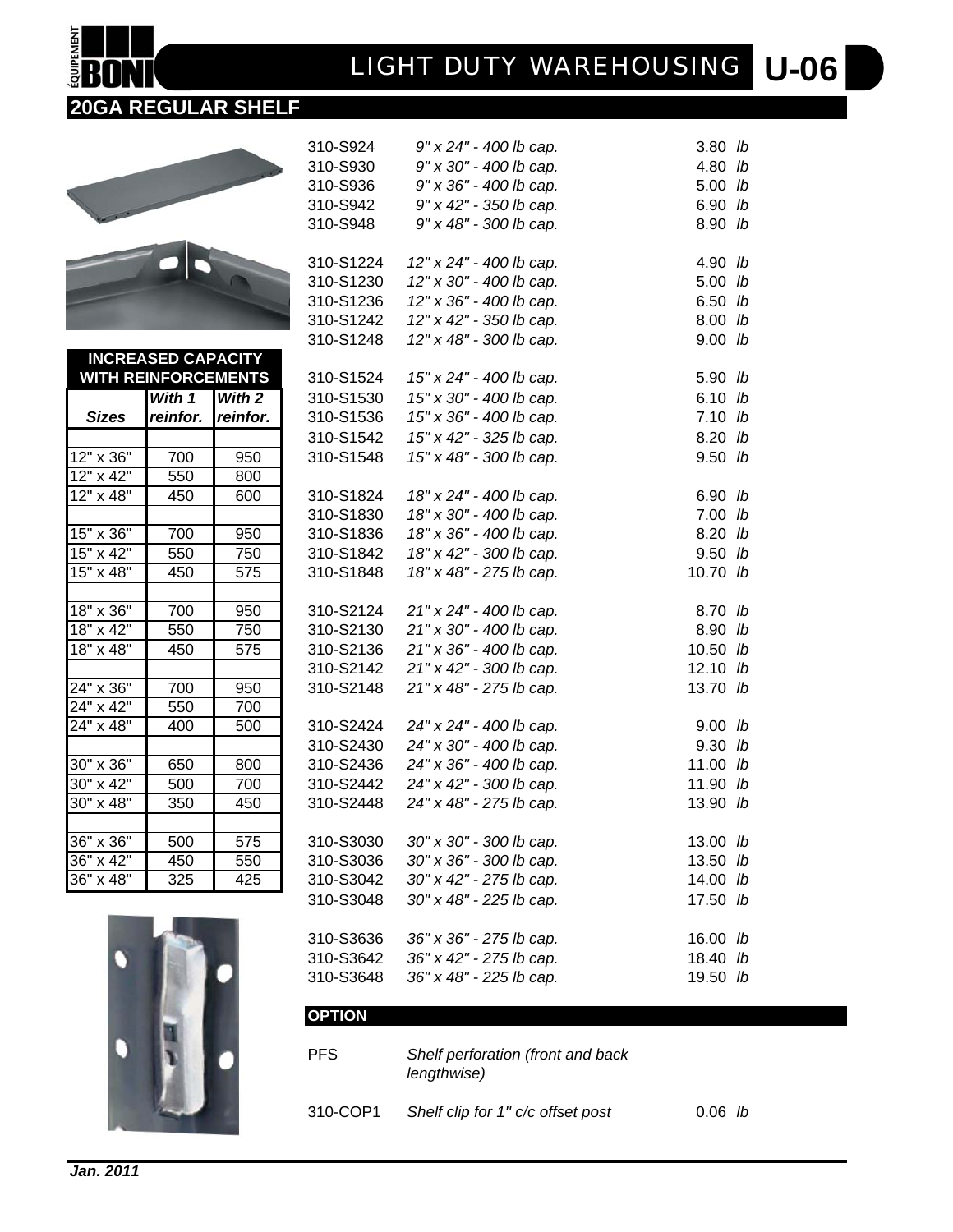# **U-07** *LIGHT DUTY WAREHOUSING*

310-S924X *9"x 24" - 775 lb cap.* 5.30 *lb* 310-S930X *9"x 30" - 775 lb cap.* 6.30 *lb* 310-S936X *9"x 36" - 775 lb cap.* 7.30 *lb* 310-S942X *9"x 42" - 550 lb cap.* 8.30 *lb* 310-S948X *9"x 48" - 450 lb cap.* 9.30 *lb*

### **18GA REGULAR SHELF**



**OUIPEMENT** 

24" x 42"

|                         |                            |          | 310-S1224X | 12"x 24" - 775 lb cap. | $6.40$ lb  |  |
|-------------------------|----------------------------|----------|------------|------------------------|------------|--|
|                         |                            |          | 310-S1230X | 12"x 30" - 775 lb cap. | 6.70 lb    |  |
|                         |                            |          | 310-S1236X | 12"x 36" - 775lb cap.  | 8.00 lb    |  |
|                         |                            |          | 310-S1242X | 12"x 42" - 550 lb cap. | 10.30 $lb$ |  |
|                         |                            |          | 310-S1248X | 12"x 48" - 450 lb cap. | 11.60 $lb$ |  |
|                         | <b>INCREASED CAPACITY</b>  |          |            |                        |            |  |
|                         | <b>WITH REINFORCEMENTS</b> |          | 310-S1524X | 15"x 24" - 750 lb cap. | $7.50$ lb  |  |
|                         | With 1                     | With 2   | 310-S1530X | 15"x 30" - 750 lb cap. | $9.00$ lb  |  |
| <b>Sizes</b>            | reinfor.                   | reinfor. | 310-S1536X | 15"x 36" - 750 lb cap. | $10.50$ lb |  |
|                         |                            |          | 310-S1542X | 15"x 42" - 525 lb cap. | 12.00 $lb$ |  |
| 12" x 36"               | 950                        | 1250     | 310-S1548X | 15"X 48" - 450 lb cap. | 13.50 lb   |  |
| $12" \times 42"$        | 650                        | 1100     |            |                        |            |  |
| $\overline{12}$ " x 48" | 575                        | 700      | 310-S1824X | 18"x 24" - 750 lb cap. | 8.70 lb    |  |
|                         |                            |          | 310-S1830X | 18"x 30" - 750 lb cap. | 10.40 $lb$ |  |
| 15" x 36"               | 900                        | 1150     | 310-S1836X | 18"x 36" - 750 lb cap. | 12.10 $lb$ |  |
| $15'' \times 42''$      | 750                        | 900      | 310-S1842X | 18"x 42" - 500 lb cap. | 13.80 lb   |  |
| $15" \times 48"$        | 575                        | 700      | 310-S1848X | 18"x 48" - 425 lb cap. | 15.50 lb   |  |
|                         |                            |          |            |                        |            |  |
| $18" \times 36"$        | 875                        | 1100     | 310-S2124X | 21"x 24" - 700 lb cap. | $10.00$ lb |  |
| 18" x 42"               | 750                        | 850      | 310-S2130X | 21"x 30" - 700 lb cap. | 11.30 $lb$ |  |
| 18" x 48"               | 550                        | 700      | 310-S2136X | 21"x 36" - 700 lb cap. | 14.60 lb   |  |
|                         |                            |          | 310-S2142X | 21"x 42" - 500 lb cap. | 16.90 lb   |  |
| 24" x 36"               | 850                        | 1050     | 310-S2148X | 21"x 48" - 375 lb cap. | 19.20 lb   |  |
| 24" x 42"               | 700                        | 850      |            |                        |            |  |
| 24" x 48"               | 475                        | 600      | 310-S2424X | 24"x 24" - 700 lb cap. | 11.00 $lb$ |  |
|                         |                            |          | 310-S2430X | 24"x 30" - 700 lb cap. | $13.30$ lb |  |
| $30" \times 36"$        | 675                        | 900      | 310-S2436X | 24"x 36" - 700 lb cap. | 15.60 lb   |  |
| $30" \times 42"$        | 700                        | 850      | 310-S2442X | 24"x 42" - 500 lb cap. | 17.90 lb   |  |
| $30" \times 48"$        | 450                        | 525      | 310-S2448X | 24"x 48" - 375 lb cap. | 20.20 lb   |  |
|                         |                            |          |            |                        |            |  |
| $36" \times 36"$        | 550                        | 700      | 310-S3030X | 30"x 30" - 550 lb cap. | 16.60 lb   |  |
| $36" \times 42"$        | 550                        | 600      | 310-S3036X | 30"x 36" - 550 lb cap. | 18.80 lb   |  |
| 36" x 48"               | 425                        | 500      | 310-S3042X | 30"x 42" - 450 lb cap. | 21.60 lb   |  |
|                         |                            |          | 310-S3048X | 30"x 48" - 350 lb cap. | 24.40 lb   |  |
|                         |                            |          |            |                        |            |  |
|                         |                            |          | 310-S3636X | 36"x 36" - 450 lb cap. | 22.10 lb   |  |
|                         |                            |          | 310-S3642X | 36"x 42" - 450 lb cap. | 25.40 lb   |  |
|                         |                            |          | 310-S3648X | 36"x 48" - 350 lb cap. | 28.60 lb   |  |

| <b>PFS</b> | Shelf perforation (front and back<br>lengthwise) |                  |
|------------|--------------------------------------------------|------------------|
| 310-COP1   | Shelf clip for 1" c/c offset post                | $0.06$ <i>lb</i> |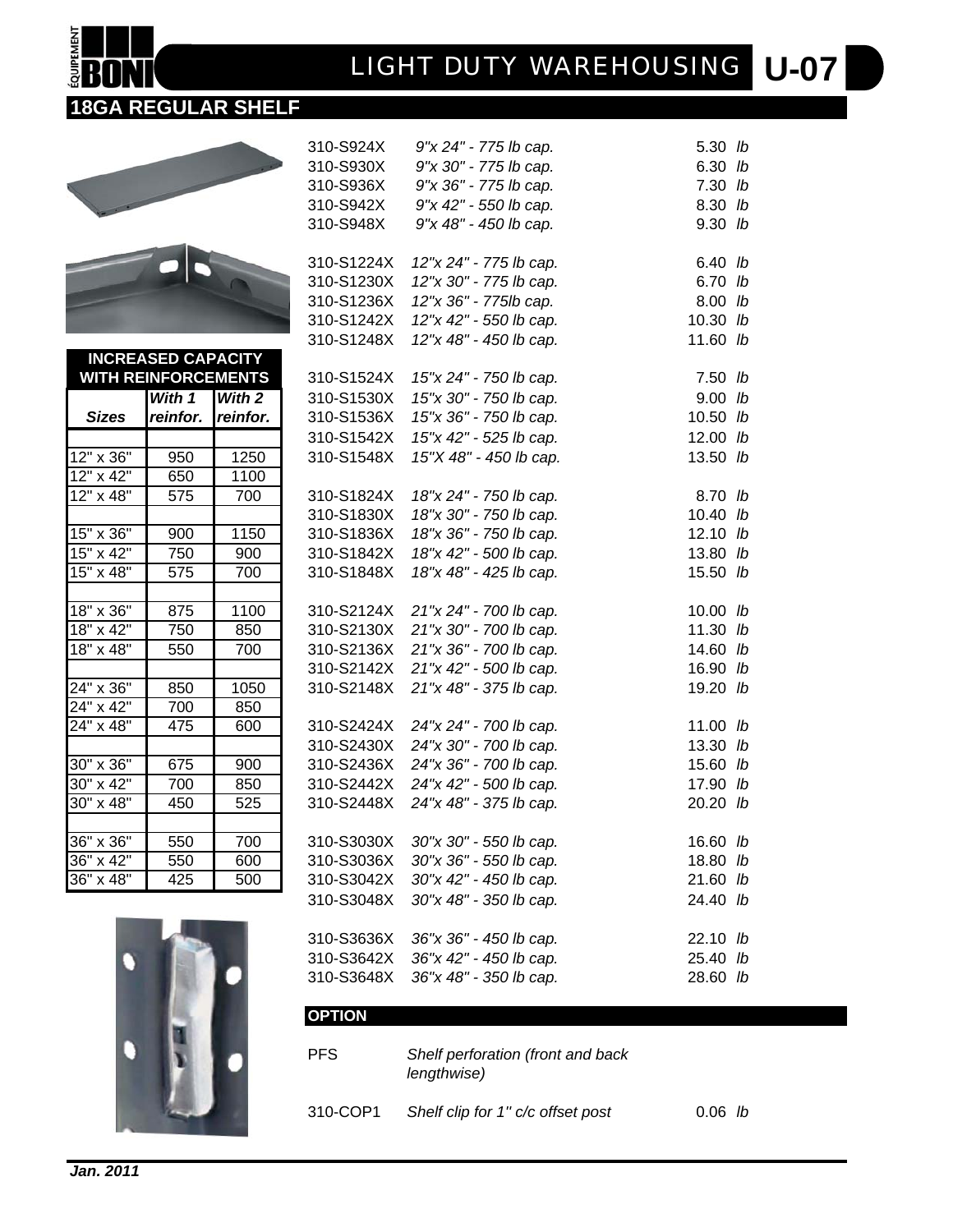# **U-08** *LIGHT DUTY WAREHOUSING*

### **22GA MEDIUM DUTY SHELF**



*Welded corners* 

**EQUIPEMENT** 

**Front and back with**  $w$ elded reinforcements

| 310-BX1224L                         | $12" \times 24"$        | - 600 lb. cap.           | 4.10  | lb |
|-------------------------------------|-------------------------|--------------------------|-------|----|
| 310-BX1230L                         | 12" x 30"               | - 600 lb. cap.           | 5.10  | lb |
| 310-BX1236L                         |                         | 12" x 36" - 600 lb. cap. | 6.00  | lb |
| 310-BX1242L                         | $12" \times 42"$        | - 450 lb. cap.           | 6.90  | lb |
| 310-BX1248L                         | 12" x 48"               | - 400 lb cap.            | 7.80  | lb |
| 310-BX1524L                         |                         | 15" x 24" - 600 lb cap.  | 4.70  | lb |
| 310-BX1530L                         |                         | 15" x 30" - 600 lb cap.  | 5.80  | lb |
| 310-BX1536L                         |                         | 15" x 36" - 600 lb cap.  | 7.00  | lb |
| 310-BX1542L                         |                         | 15" x 42" - 450 lb cap.  | 8.00  | lb |
| 310-BX1548L                         | 15" x 48"               | - 400 lb. cap            | 9.10  | lb |
| 310-BX1824L                         |                         | 18" x 24" - 600 lb cap.  | 5.90  | lb |
| 310-BX1830L                         |                         | 18" x 30" - 600 lb cap.  | 6.60  | lb |
| 310-BX1836L                         |                         | 18" x 36" - 600 lb cap.  | 8.00  | lb |
| 310-BX1842L                         | 18" x 42" -             | 500 lb cap.              | 9.20  | lb |
| 310-BX1848L                         | 18" x 48" -             | 400 lb cap.              | 10.40 | lb |
| 310-BX2124L 21" x 24" - 550 lb cap. |                         |                          | 6.10  | lb |
| 310-BX2130L 21" x 30" - 550 lb cap. |                         |                          | 7.40  | lb |
| 310-BX2136L 21" x 36" - 550 lb cap. |                         |                          | 9.00  | lb |
| 310-BX2142L 21" x 42" - 450 lb cap. |                         |                          | 10.10 | lb |
| 310-BX2148L 21" x 48" - 400 lb cap. |                         |                          | 11.40 | lb |
| 310-BX2424L 24" x 24" - 550 lb cap. |                         |                          | 6.70  | lb |
| 310-BX2430L 24" x 30" - 550 lb cap. |                         |                          | 8.20  | lb |
| 310-BX2436L 24" x 36" - 550 lb cap. |                         |                          | 10.00 | lb |
| 310-BX2442L 24" x 42" - 450 lb cap. |                         |                          | 11.50 | lb |
| 310-BX2448L 24" x 48"               |                         | - 400 lb cap.            | 13.00 | lb |
| 310-BX3030L                         | 30" x 30" - 450 lb cap. |                          | 9.90  | lb |
| 310-BX3036L                         | 30" x 36" - 450 lb cap. |                          | 12.00 | lb |
| 310-BX3042L                         | 30" x 42" - 340 lb cap. |                          | 13.70 | lb |
| 310-BX3048L                         | 30" x 48"               | - 385 lb cap.            | 15.60 | lb |
| 310-BX3636L                         | 36" x 36"               | - 350 lb cap.            | 13.90 | lb |
| 310-BX3642L                         | 36" x 42"               | - 300 lb cap.            | 16.00 | lb |
| 310-BX3648L                         | 36" x 48"               | - 275 lb cap.            | 18.20 | lb |



| <b>PFS</b> | Shelf perforation (front and back<br>lengthwise) |                  |  |
|------------|--------------------------------------------------|------------------|--|
| 310-COP1   | Shelf clip for 1" c/c offset post                | $0.06$ <i>lb</i> |  |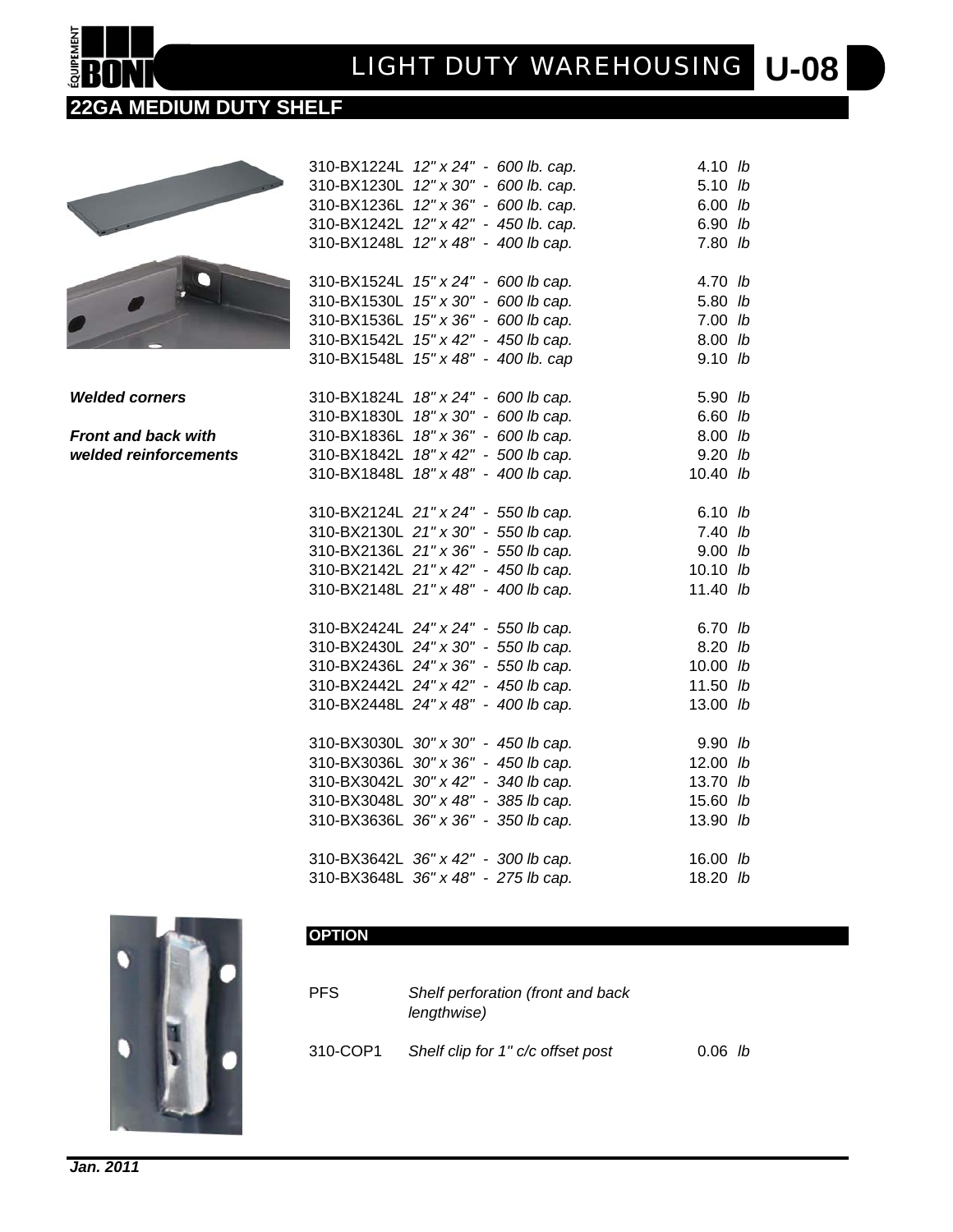# **U-09** *LIGHT DUTY WAREHOUSING*

### **20GA MEDIUM DUTY SHELF**

**EQUIPEMENT** 

|                            | 310-BX1224 | 12"x 24" - 850 lb. cap.           | 4.80 lb    |  |
|----------------------------|------------|-----------------------------------|------------|--|
|                            | 310-BX1230 | 12"x 30" - 850 lb. cap.           | 5.80 lb    |  |
|                            | 310-BX1236 | 12"x 36" - 850 lb. cap.           | $7.20$ lb  |  |
|                            | 310-BX1242 | 12"x 42" - 650 lb. cap.           | 8.40 lb    |  |
|                            | 310-BX1248 | 12"x 48" - 550 lb cap.            | $9.50$ lb  |  |
|                            |            |                                   |            |  |
|                            | 310-BX1524 | 15"x 24" - 825 lb cap.            | 5.60 lb    |  |
|                            | 310-BX1530 | 15"x 30" - 825 lb cap.            | $6.80$ lb  |  |
|                            | 310-BX1536 | 15"x 36" - 825 lb cap.            | 8.40 lb    |  |
|                            | 310-BX1542 | 15"x 42" - 625 lb cap.            | $9.70$ lb  |  |
|                            | 310-BX1548 | 15"x 48" - 600 lb. cap            | 11.00 $lb$ |  |
|                            |            |                                   |            |  |
| <b>Welded corners</b>      | 310-BX1824 | 18"x 24" - 850 lb cap.            | $6.30$ lb  |  |
|                            | 310-BX1830 | 18"x 30" - 850 lb cap.            | $7.70$ lb  |  |
| <b>Front and back with</b> | 310-BX1836 | 18"x 36" - 850 lb cap.            | $9.60$ lb  |  |
| welded reinforcements      | 310-BX1842 | 18"x 42" - 650 lb cap.            | 11.10 $lb$ |  |
|                            | 310-BX1848 | 18"x 48" - 550 lb cap.            | 12.60 lb   |  |
|                            |            |                                   |            |  |
|                            | 310-BX2124 | 21"x 24" - 850 lb cap.            | $7.10$ lb  |  |
|                            |            | 310-BX2130 21"x 30" - 850 lb cap. | 8.70 lb    |  |
|                            |            | 310-BX2136 21"x 36" - 850 lb cap. | $10.80$ lb |  |
|                            |            | 310-BX2142 21"x 42" - 650 lb cap. | 11.80 $lb$ |  |
|                            | 310-BX2148 | 21"x 48" - 550 lb cap.            | 13.40 lb   |  |
|                            |            |                                   |            |  |
|                            |            | 310-BX2424 24"x 24" - 850 lb cap. | 7.90 lb    |  |
|                            | 310-BX2430 | 24"x 30" - 850 lb cap.            | 9.70 lb    |  |
|                            | 310-BX2436 | 24"x 36" - 850 lb cap.            | $12.00$ lb |  |
|                            | 310-BX2442 | 24"x 42" - 650 lb cap.            | 13.80 lb   |  |
|                            | 310-BX2448 | 24"x 48" - 550 lb cap.            | 15.70 lb   |  |
|                            |            |                                   |            |  |
|                            | 310-BX3030 | 30"x 30" - 650 lb cap.            | 11.60 $lb$ |  |
|                            | 310-BX3036 | 30"x 36" - 650 lb cap.            | 14.40 lb   |  |
|                            | 310-BX3042 | 30"x 42" - 625 lb cap.            | 16.60 lb   |  |
|                            | 310-BX3048 | 30"x 48" - 500 lb cap.            | 18.80 lb   |  |
|                            |            |                                   |            |  |
|                            | 310-BX3242 | 32"x 42" - 525 lb cap.            | 18.00 lb   |  |
|                            |            |                                   |            |  |
|                            | 310-BX3636 | 36"x 36" - 550 lb cap.            | 16.80 lb   |  |
|                            | 310-BX3642 | 36"x 42" - 525 lb cap.            | 19.30 lb   |  |
|                            | 310-BX3648 | 36"x 48" - 500 lb cap.            | 22.00 lb   |  |
|                            |            |                                   |            |  |



| <b>PFS</b> | Shelf perforation (front and back<br>lengthwise) |                  |  |
|------------|--------------------------------------------------|------------------|--|
| 310-COP1   | Shelf clip for 1" c/c offset post                | $0.06$ <i>lb</i> |  |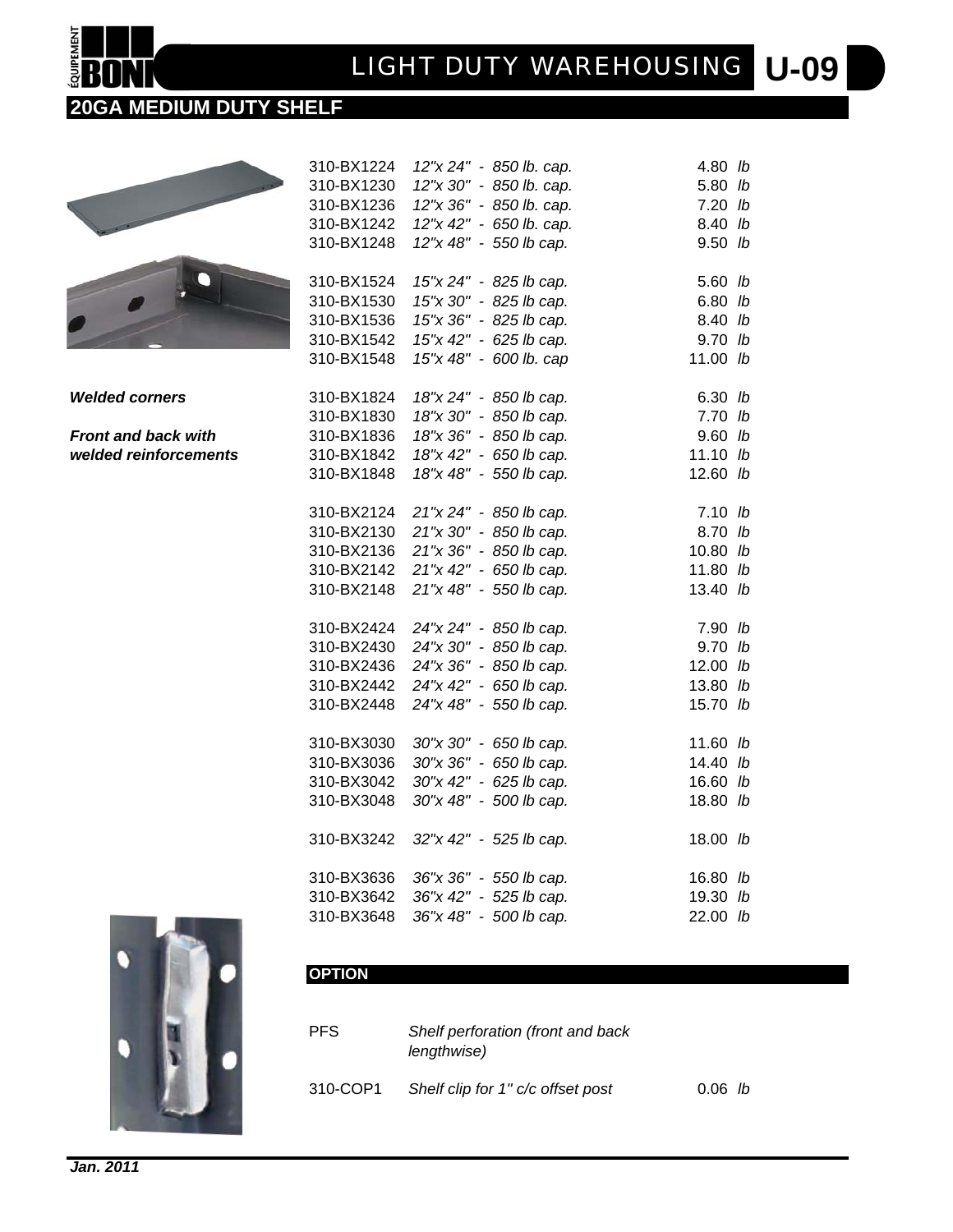## **U-10** *LIGHT DUTY WAREHOUSING*

### **18GA MEDIUM DUTY SHELF**



**Welded corners** 3

**EQUIPEMENT** 

*Front and back with* 3 **welded reinforcements** 3

| 310-BX1224X 12" x 24" - 1100 lb. cap. | $6.30$ lb  |               |
|---------------------------------------|------------|---------------|
| 310-BX1230X 12" x 30" - 1100 lb. cap. | $7.10$ lb  |               |
| 310-BX1236X 12" x 36" - 1100 lb. cap. | $9.10$ lb  |               |
| 310-BX1242X 12" x 42" - 900 lb. cap.  | 10.40 lb   |               |
| 310-BX1248X 12" x 48" - 750 lb cap.   | 11.80 lb   |               |
|                                       |            |               |
| 310-BX1524X 15" x 24" - 1100 lb cap.  | $7.20$ lb  |               |
| 310-BX1530X 15" x 30" - 1100 lb cap.  | 8.90 lb    |               |
| 310-BX1536X 15" x 36" - 1100 lb. cap  | 10.50      | $\mathsf{lb}$ |
| 310-BX1542X 15" x 42" - 900 lb. cap   | 12.20 lb   |               |
| 310-BX1548X 15" x 48" - 850 lb. cap   | 13.80 lb   |               |
|                                       |            |               |
| 310-BX1824X 18" x 24" - 1200 lb cap.  | 8.30 lb    |               |
| 310-BX1830X 18" x 30" - 1200 lb cap.  | 10.20 lb   |               |
| 310-BX1836X 18" x 36" - 1200 lb cap.  | 12.10 $lb$ |               |
| 310-BX1842X 18" x 42" - 950 lb cap.   | 13.90 lb   |               |
| 310-BX1848X 18" x 48" - 900 lb cap.   | 15.80 lb   |               |
|                                       |            |               |
| 310-BX2124X 21" x 24" - 1250 lb cap.  | 9.40 lb    |               |
| 310-BX2130X 21" x 30" - 1250 lb cap.  | 11.00 lb   |               |
| 310-BX2136X 21" x 36" - 1250 lb cap.  | 13.00 lb   |               |
| 310-BX2142X 21" x 42" - 1000 lb cap.  | 15.00 lb   |               |
| 310-BX2148X 21" x 48" - 900 lb cap.   | 17.00 lb   |               |
|                                       |            |               |
| 310-BX2424X 24" x 24" - 1200 lb cap.  | 10.00 lb   |               |
| 310-BX2430X 24" x 30" - 1200 lb cap.  | 12.00 lb   |               |
| 310-BX2436X 24" x 36" - 1200 lb cap.  | 15.10 lb   |               |
| 310-BX2442X 24" x 42" - 1000 lb cap.  | 17.40 lb   |               |
| 310-BX2448X 24" x 48" - 900 lb cap.   | 19.70 lb   |               |
|                                       |            |               |
| 310-BX3030X 30" x 30" - 1200 lb cap.  | 15.00 lb   |               |
| 310-BX3036X 30" x 36" - 1200 lb cap.  | 18.10      | lb            |
| 310-BX3042X 30" x 42" - 900 lb cap.   | 20.90 lb   |               |
| 310-BX3048X 30" x 48" - 750 lb cap.   | 23.60 lb   |               |
| 310-BX3242X 32" x 42" - 850 lb cap.   |            |               |
|                                       | 22.60 lb   |               |
| 310-BX3636X 36" x 36" - 900 lb cap.   | 22.10 lb   |               |
| 310-BX3642X 36" x 42" - 850 lb cap.   | 24.30 lb   |               |
| 310-BX3648X 36" x 48" - 750 lb cap.   | 27.50 lb   |               |
|                                       |            |               |



| <b>PFS</b> | Shelf perforation (front and back<br>lengthwise) |                  |  |
|------------|--------------------------------------------------|------------------|--|
| 310-COP1   | Shelf clip for 1" c/c offset post                | $0.06$ <i>lb</i> |  |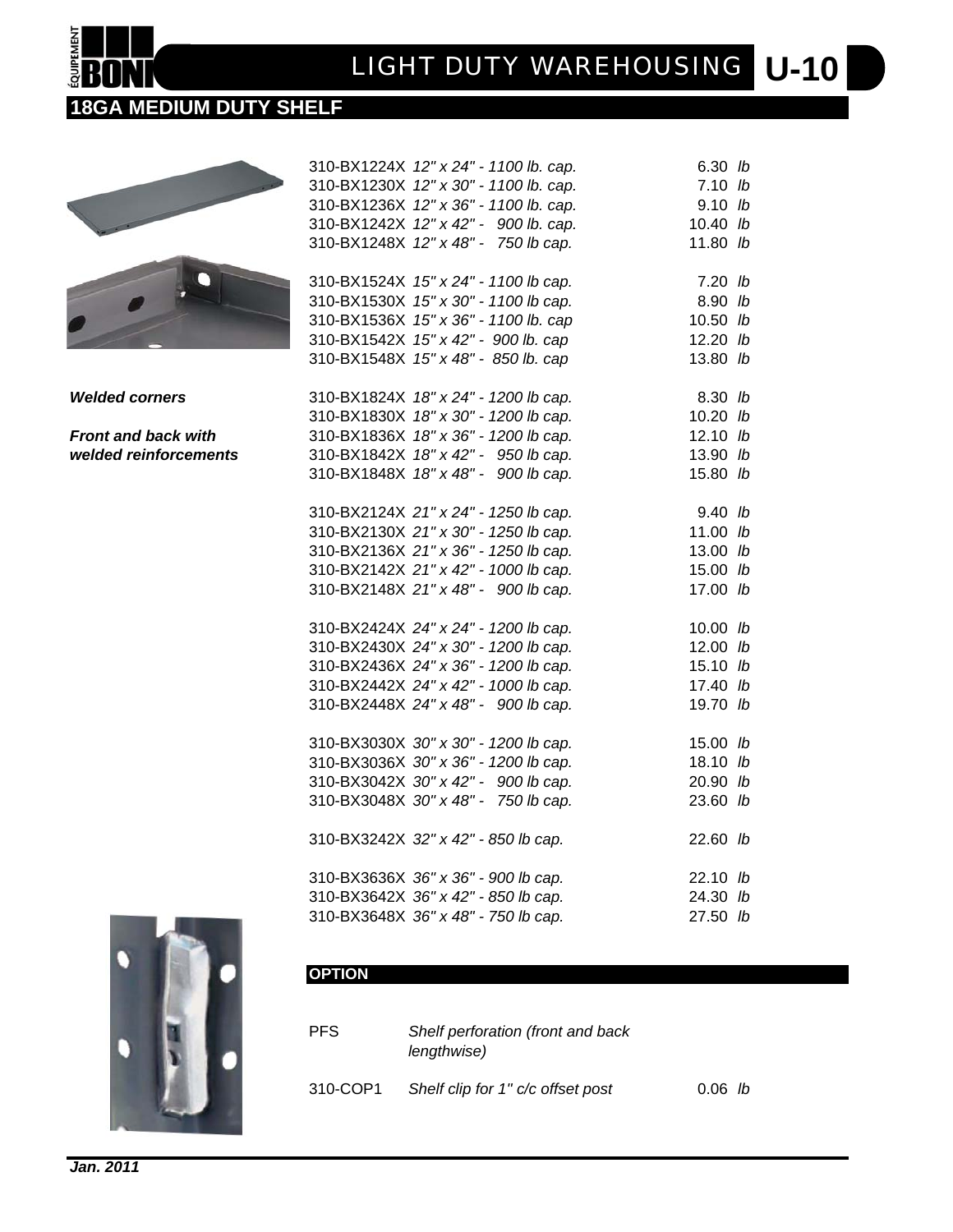

### **REGULAR SHELF REINFORCEMENT 1" x 1" - 12ga**

|          | 18"      | $0.70$ lb |
|----------|----------|-----------|
| 310-RB21 | 21"      | $1.00$ lb |
| 310-RB24 | 24"      | 1.40 $lb$ |
| 310-RB30 | 30"      | $1.70$ lb |
| 310-RB36 | 36"      | $2.00$ lb |
|          |          |           |
| 310-RB42 | 42"      | $2.40$ lb |
| 310-RB48 | 48"      | $2.70$ lb |
|          | 310-RB18 |           |

### **LABEL MOULDING**

| 310-LH24 | 24" | 0.20 <sub>h</sub> |
|----------|-----|-------------------|
| 310-LH30 | 30" | $0.30$ lb         |
| 310-LH36 | 36" | 0.40 <sub>h</sub> |
| 310-LH42 | 42" | 0.50 <sub>h</sub> |
| 310-LH48 | 48" | $0.60$ lb         |

### **SHELF BOX (DRAWER)**



| $310\text{-}SB5410$ $5\frac{1}{2}$ x 4 5/8" x 10 7/8"<br>310-SB8410 $8\frac{1}{4}$ " x 4 5/8" x 10 7/8"<br>$310-SB11410$ $11" \times 45/8" \times 107/8"$      | 2.20 <i>lb</i><br>2.70 <sub>h</sub><br>$3.30$ lb    |
|----------------------------------------------------------------------------------------------------------------------------------------------------------------|-----------------------------------------------------|
| $310\text{-}SB5416$ $5\frac{1}{2}$ x 4 5/8" x 16 7/8"<br>310-SB8416 $8\frac{1}{4}$ x 4 5/8" x 16 7/8"<br>$310\text{-}SB11416$ $11" \times 45/8" \times 167/8"$ | 3.00 <sub>h</sub><br>$3.80$ lb<br>4.60 <sub>h</sub> |
| $310\text{-}SB5422$ 5 %" x 4 5/8" x 22 7/8"<br>310-SB8422 $8\frac{1}{4}$ x 4 5/8" x 22 7/8"<br>$310\text{-}SB11422$ $11" \times 45/8" \times 227/8"$           | 3.90 <sub>h</sub><br>$4.80$ lb<br>5.90 <sub>h</sub> |

### **SHELF BOX DIVIDER**

| $310 - SBD5 5$    | 0.30 h    |  |
|-------------------|-----------|--|
| $310 - SBD8$ $8"$ | 0.50 h    |  |
| 310-SBD11 11"     | 1.00 $lb$ |  |

### **SHELF BOX GUIDE**

| 310-SBG12 12"      | 0.30 h |
|--------------------|--------|
| 310-SBG18<br>- 18" | 0.30 h |
| 310-SBG24 24"      | 0.40 h |
|                    |        |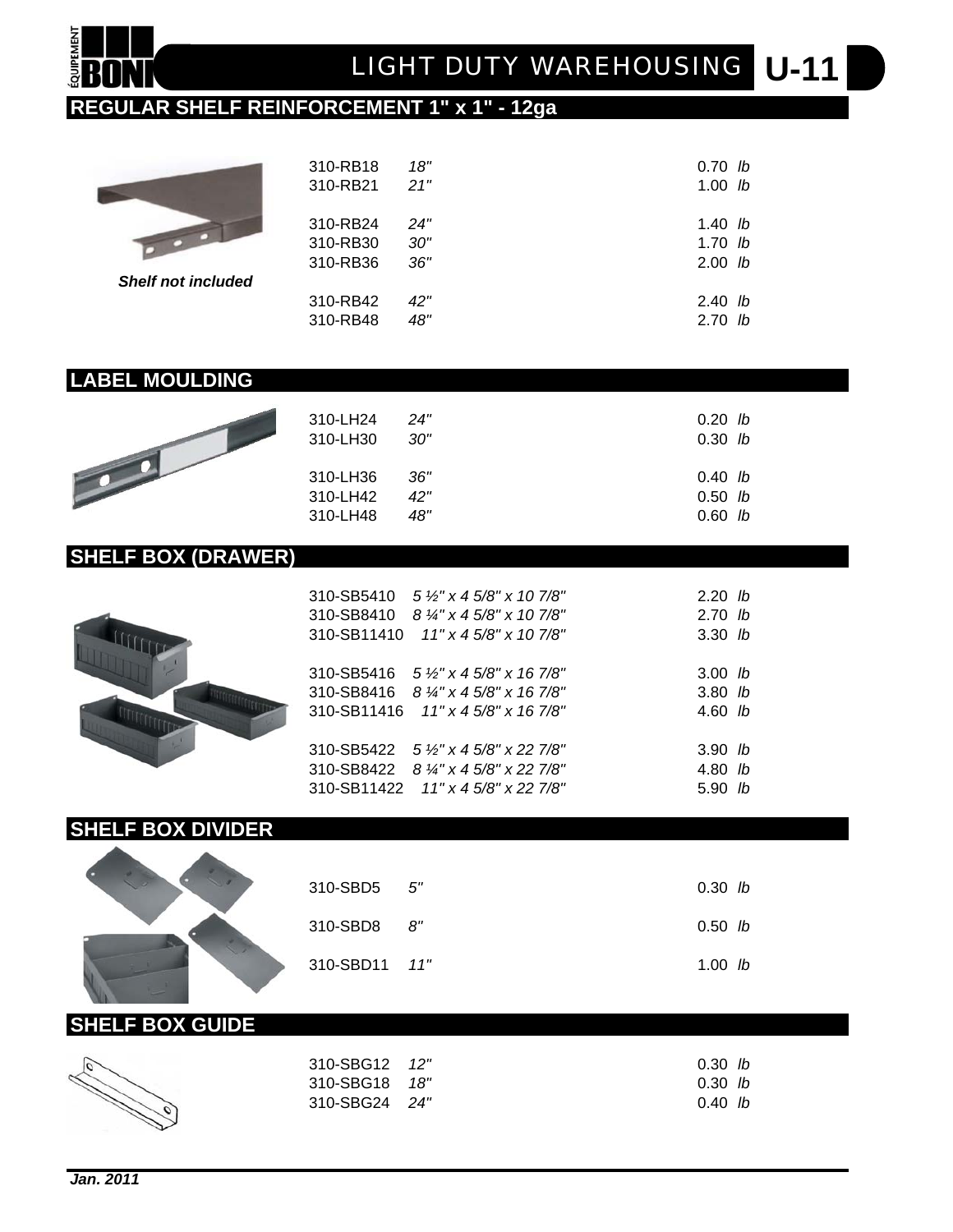# **U-12** *LIGHT DUTY WAREHOUSING*

### **BIN FRONT FOR BOLTED TYPE SHELVING**



**QUIPEMEN** 

| 310-BF224 | 2"x 24"      | 0.90 <sub>h</sub>  |  |
|-----------|--------------|--------------------|--|
| 310-BF230 | $2''x\,30''$ | $1.20$ lb          |  |
| 310-BF236 | 2''x 36''    | $1.40$ lb          |  |
| 310-BF242 | $2''$ x 42"  | $1.60$ lb          |  |
| 310-BF248 | 2"x 48"      | $1.80$ lb          |  |
|           |              |                    |  |
| 310-BF424 | 4''x 24"     | 1.60 $lb$          |  |
| 310-BF430 | 4"x 30"      | 2.00 <sub>h</sub>  |  |
| 310-BF436 | 4"x 36"      | $2.50$ lb          |  |
| 310-BF442 | 4"x 42"      | $2.80$ lb          |  |
| 310-BF448 | 4"x 48"      | 3.20 <sub>h</sub>  |  |
|           |              |                    |  |
| 310-BF624 | 6''x 24"     | 2.30 <sub>b</sub>  |  |
| 310-BF630 | 6"x 30"      | 2.80 <sub>h</sub>  |  |
| 310-BF636 | 6"x 36"      | 4.00 <sub>h</sub>  |  |
| 310-BF642 | $6''$ x 42"  | 4.40 <sub>lb</sub> |  |
| 310-BF648 | 6"x 48"      | 5.10 $lb$          |  |
|           |              |                    |  |

### **BIN FRONT FOR BOX TYPE POST**



| 310-OBBP324 3″ x 24″<br>310-OBBP330 3" x 30" | 0.90 h<br>1.20 <sub>h</sub> |  |
|----------------------------------------------|-----------------------------|--|
| 310-OBBP336 3" x 36"                         | 1.40 <i>lb</i>              |  |
| 310-OBBP342 3" x 42"<br>310-OBBP348 3" x 48" | $1.60$ lb<br>1.90 <i>lb</i> |  |

### **BIN FRONT FOR OFFSET TYPE POST**



| 310-OBF124 | $1 - 1/2" \times 24"$ | $0.60$ lb         |
|------------|-----------------------|-------------------|
| 310-OBF130 | 1-1/2" x 30"          | 0.80 <i>lb</i>    |
| 310-OBF136 | $1 - 1/2" \times 36"$ | 0.90<br>-lb       |
| 310-OBF142 | $1 - 1/2" \times 42"$ | 1.10<br>-lb       |
| 310-OBF148 | $1 - 1/2" \times 48"$ | 1.20 <sub>h</sub> |
|            |                       |                   |
| 310-OBF324 | $3''$ x 24"           | 0.90 <i>lb</i>    |
| 310-OBF330 | $3'' \times 30''$     | 1.20 <sub>h</sub> |
| 310-OBF336 | $3'' \times 36''$     | 1.40<br>-lb       |
| 310-OBF342 | $3'' \times 42''$     | 1.70 <sub>h</sub> |
| 310-OBF348 | $3''$ x 48"           | 1.90 <i>lb</i>    |
|            |                       |                   |
| 310-OBF624 | 6" x 24"              | 1.10 <i>lb</i>    |
| 310-OBF630 | 6" x 30"              | 1.40 <i>lb</i>    |
| 310-OBF636 | $6" \times 36"$       | 1.60<br>lb        |
| 310-OBF642 | 6" x 42"              | 1.90 <sub>h</sub> |
| 310-OBF648 | $6'' \times 48''$     | 2.20 <sub>h</sub> |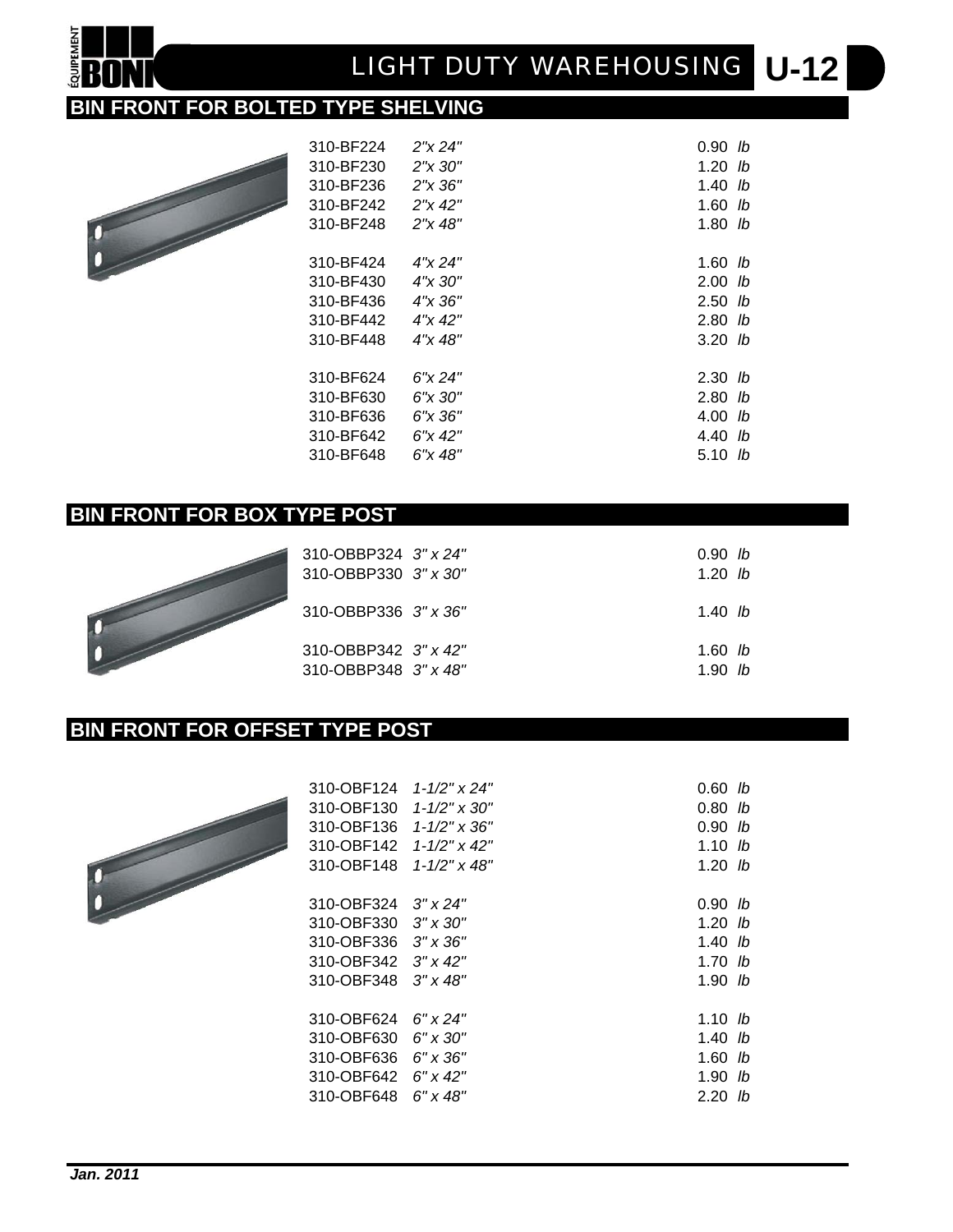# **U-13** *LIGHT DUTY WAREHOUSING*



**EQUIPEMENT** 

| 31 |
|----|
| 31 |
| 31 |
| 31 |
| 31 |
| 31 |
| 31 |
| 31 |
| 31 |
| 31 |
|    |

|  | <b>ADJUSTABLE</b> |  |  |
|--|-------------------|--|--|
|  |                   |  |  |

| 310-SD412 | 4" high x 12" deep | $1.20$ lb         |  |
|-----------|--------------------|-------------------|--|
| 310-SD415 | 4" high x 15" deep | $1.50$ lb         |  |
| 310-SD418 | 4" high x 18" deep | 1.70 <sub>h</sub> |  |
| 310-SD424 | 4" high x 24" deep | 2.20 <sub>h</sub> |  |
| 310-SD612 | 6" high x 12" deep | 1.70 <sub>h</sub> |  |
| 310-SD615 | 6" high x 15" deep | $1.80$ lb         |  |
| 310-SD618 | 6" high x 18" deep | 1.90 <sub>h</sub> |  |
| 310-SD624 | 6" high x 24" deep | $2.50$ lb         |  |
| 310-SD812 | 8" high x 12" deep | 2.00 <sub>h</sub> |  |
| 310-SD815 | 8" high x 15" deep | 2.00 <sub>h</sub> |  |
| 310-SD818 | 8" high x 18" deep | $2.10$ lb         |  |
| 310-SD824 | 8" high x 24" deep | $2.80$ lb         |  |
|           |                    |                   |  |

### **PARTIAL DIVIDER**

| 310-PD1224 12" high x 24" deep | 4.20 <i>lb</i> |  |
|--------------------------------|----------------|--|
| 310-PD1236 12" high x 36" deep | 6.30 $lb$      |  |

### **FOR BOLTED OR OFFSET TYPE**

| 310-BD612  | 6" high x 12" deep  | 0.80 | lb |
|------------|---------------------|------|----|
| 310-BD615  | 6" high x 15" deep  | 1.10 | lb |
| 310-BD618  | 6" high x 18" deep  | 1.30 | lb |
| 310-BD624  | 6" high x 24" deep  | 1.60 | lb |
| 310-BD912  | 9" high x 12" deep  | 0.90 | lb |
| 310-BD915  | 9" high x 15" deep  | 1.10 | lb |
| 310-BD918  | 9" high x 18" deep  | 1.30 | lb |
| 310-BD924  | 9" high x 24" deep  | 1.80 | lb |
| 310-BD1212 | 12" high x 12" deep | 1.30 | lb |
| 310-BD1215 | 12" high x 15" deep | 2.00 | lb |
| 310-BD1218 | 12" high x 18" deep | 2.50 | lb |
| 310-BD1224 | 12" high x 24" deep | 2.90 | lb |
| 310-BD1512 | 15" high x 12" deep | 1.70 | lb |
| 310-BD1515 | 15" high x 15" deep | 2.00 | lb |
| 310-BD1518 | 15" high x 18" deep | 2.50 | lb |
| 310-BD1524 | 15" high x 24" deep | 3.80 | lb |
| 310-BD1812 | 18" high x 12" deep | 1.60 | lb |
| 310-BD1815 | 18" high x 15" deep | 2.50 | lb |
| 310-BD1818 | 18" high x 18" deep | 3.20 | lb |
| 310-BD1824 | 18" high x 24" deep | 4.60 | lb |

310-CBDIV *Divider clip (unit)* 0.08 *lb* 310-CBDIVBX *Divider clip (box of 100 pcs)* 0.50 *lb*



| 310-CBDIV | Divider clip (unit)                       |
|-----------|-------------------------------------------|
|           | 310-CBDIVBX Divider clip (box of 100 pcs) |

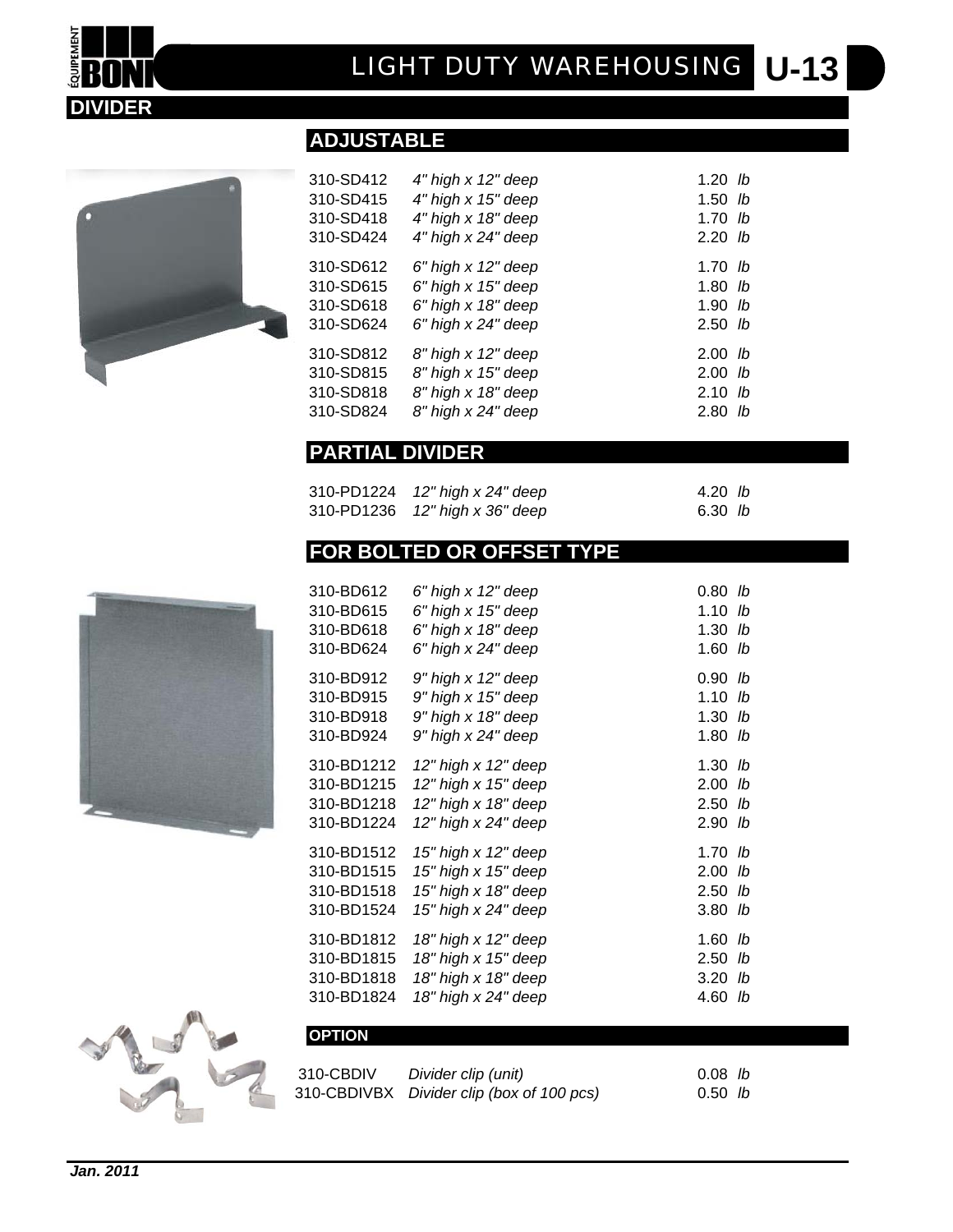

### **FOR BOLTED TYPE SHELVING ONLY**



| 310-BD812  | 8" high x 12" deep      | 1.00 $lb$         |
|------------|-------------------------|-------------------|
| 310-BD815  | 8" high x 15" deep      | $1.60$ lb         |
| 310-BD818  | 8" high x 18" deep      | 1.90 <sub>h</sub> |
| 310-BD824  | 8" high x 24" deep      | 2.50 <sub>h</sub> |
|            |                         |                   |
| 310-BD1012 | 10" high x 12" deep     | 1.00 $lb$         |
| 310-BD1015 | 10" high x 15" deep     | $1.60$ lb         |
| 310-BD1018 | 10" high x 18" deep     | 1.90 <sub>h</sub> |
| 310-BD1024 | 10" high x 24" deep     | 2.50 <sub>h</sub> |
|            |                         |                   |
| 310-BD1412 | 14" high x 12" deep     | 1.70 <sub>h</sub> |
| 310-BD1415 | $14"$ high x $15"$ deep | 2.10 <sub>h</sub> |
| 310-BD1418 | 14" high x 18" deep     | $2.50$ lb         |
| 310-BD1424 | 14" high x 24" deep     | 2.90 <sub>h</sub> |
|            |                         |                   |
| 310-BD1612 | 16" high x 12" deep     | 1.90<br>lb        |
| 310-BD1615 | 16" high x 15" deep     | 2.20<br>lb        |
| 310-BD1618 | 16" high x 18" deep     | 2.80 lb           |
| 310-BD1624 | 16" high x 24" deep     | 3.80<br>lb        |



### **OPTION**

| 310-CBDIV | Divider clip (unit)                       | $0.08$ lb         |  |
|-----------|-------------------------------------------|-------------------|--|
|           | 310-CBDIVBX Divider clip (box of 100 pcs) | 0.50 <sub>h</sub> |  |

### **HARDWARE**



| 310-RB63  | $\frac{1}{4}$ " x 5/8" rounded head bolt with<br>square nut, box of 100    | 2.00 lb           |
|-----------|----------------------------------------------------------------------------|-------------------|
| 310-HB63  | $\frac{1}{4}$ " x 5/8" rounded head bolt with<br>hexagonal nut, box of 100 | 2.00 lb           |
| 310-RB100 | $\frac{1}{4}$ " x 1" rounded head bolt with<br>square nut, box of 100      | 2.50 <sub>h</sub> |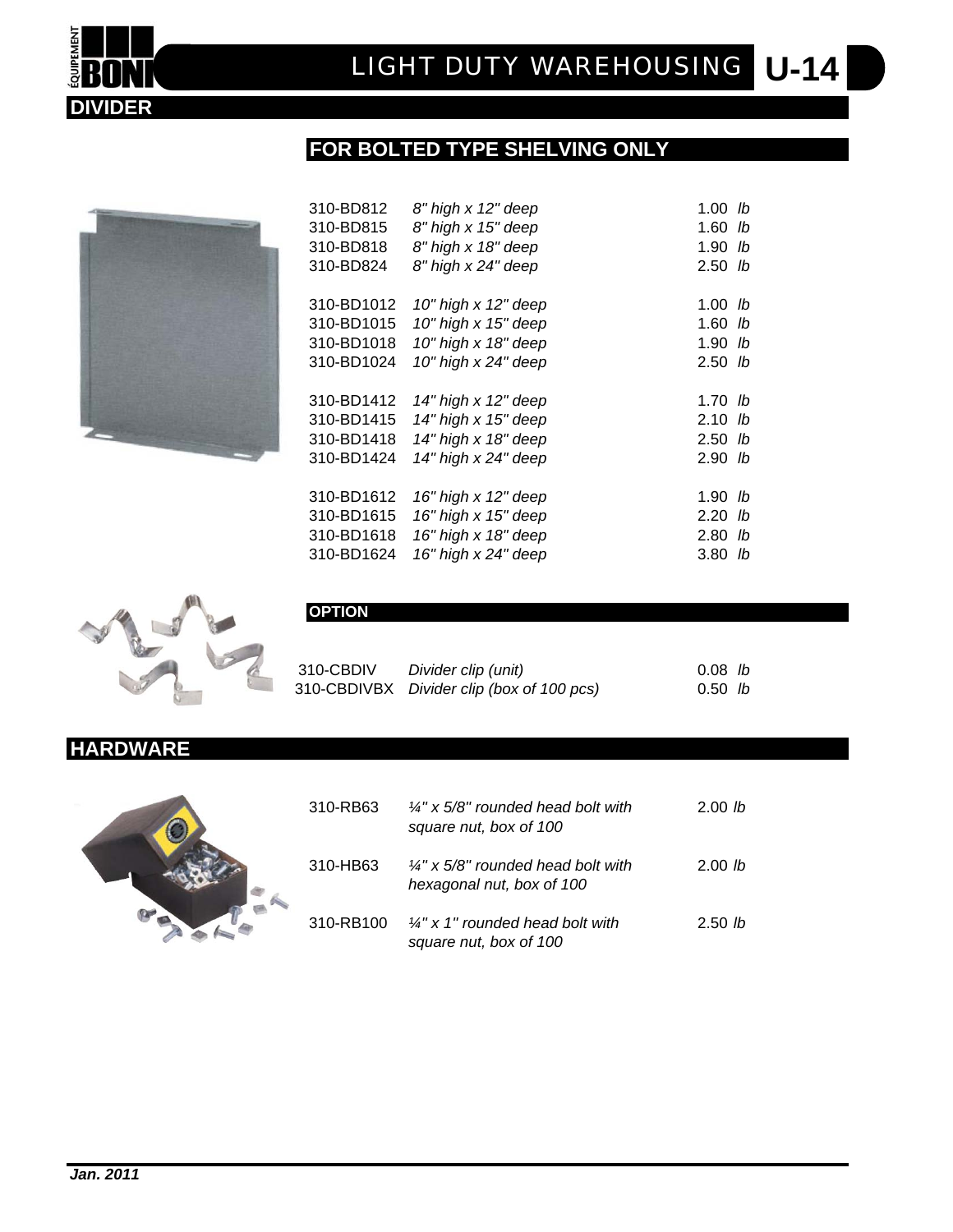### *Jan. 2011*

 $\overline{\bullet}$ 

| 310-RRAB30 30"<br>310-RRAB36 36" | 4.60 $lb$<br>5.40 h |     |
|----------------------------------|---------------------|-----|
| 310-RRAB42 42"                   | 6.30 <i>lb</i>      |     |
| 310-RRAB48 48"                   | 7.10 h              |     |
| 310-RRAB60 60"                   | 9.00                | -lh |

**AISLE BRACE FOR RIVET TYPE SHELVING**

 $\mathbb{C}$  $\sigma$ 

| T-SHAPED POST           |     |                   |  |  |
|-------------------------|-----|-------------------|--|--|
|                         |     |                   |  |  |
| 310-RTP60               | 60" | 6.50 $lb$         |  |  |
| 310-RTP72 72"           |     | 8.00 h            |  |  |
| 310-RTP84               | 84" | 9.50 <sub>h</sub> |  |  |
| 310-RTP96               | 96" | 11.00 $lb$        |  |  |
|                         |     |                   |  |  |
| 310-RTP108 <i>108"</i>  |     | 12.00 $lb$        |  |  |
| 310-RTP120 <i>120"</i>  |     | 12.50 $lb$        |  |  |
| 310-RTP144 <i>144</i> " |     | 14.00 $lb$        |  |  |
|                         |     |                   |  |  |
| 310-RTP168 168"         |     | $15.50$ <i>lb</i> |  |  |
| 310-RTP180 <i>180"</i>  |     | 16.25 $lb$        |  |  |
| 310-RTP192 <i>192"</i>  |     | 17.00 lb          |  |  |

### **T-SHAPED POST**

| 310-RPH72<br>310-RPH84<br>310-RPH96<br>310-RPH108 108"                                      | 72"<br>84"<br>96" | 4.80 lb<br>$5.60$ lb<br>6.40 h<br>7.20 h                                    |
|---------------------------------------------------------------------------------------------|-------------------|-----------------------------------------------------------------------------|
| 310-RPH120 120"<br>310-RPH144 144"<br>310-RPH168 168"<br>310-RPH180 180"<br>310-RPH192 192" |                   | 8.00 <sub>h</sub><br>$9.60$ lb<br>11.20 $lb$<br>12.00 $lb$<br>12.80<br>- Ih |

### **MEDIUM DUTY - 1 7/8" x 1 7/8"**

| 310-RP36  | 36"  | 1.90 <i>lb</i>    |  |
|-----------|------|-------------------|--|
| 310-RP48  | 48"  | $2.60$ lb         |  |
| 310-RP60  | 60"  | 3.20 <sub>h</sub> |  |
| 310-RP72  | 72"  | $3.80$ lb         |  |
| 310-RP84  | 84"  | 4.50 <sub>h</sub> |  |
| 310-RP96  | 96"  | 5.10 h            |  |
| 310-RP108 | 108" | 5.80 <sub>h</sub> |  |
| 310-RP120 | 120" | 6.40 <i>lb</i>    |  |

### **LIGHT DUTY - 1½" x 1½"**

# **U-15** *LIGHT DUTY WAREHOUSING*

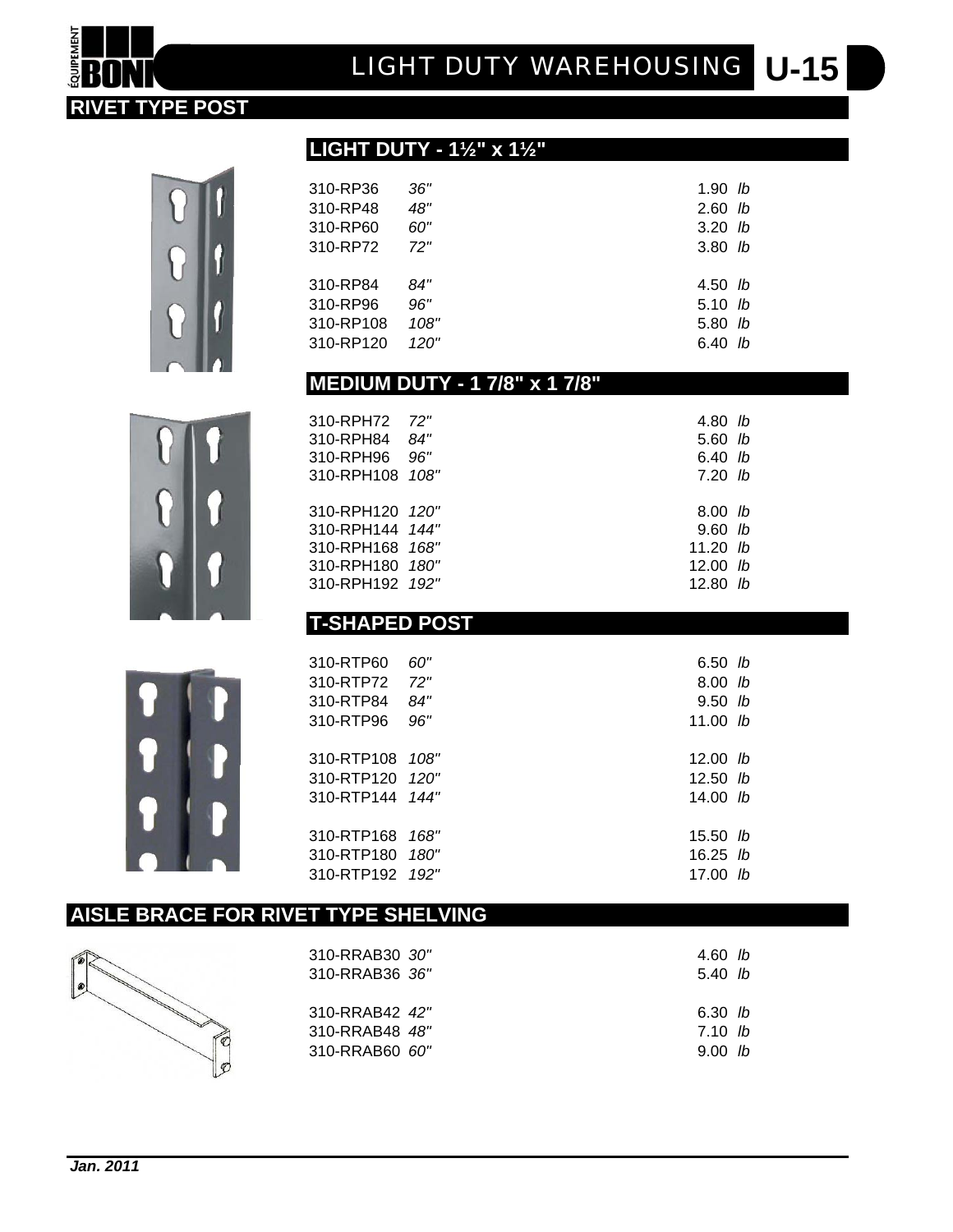# **U-16** *LIGHT DUTY WAREHOUSING*

### **BEAM FOR RIVET TYPE SHELVING**

**LIGHT DUTY**



**QUIPEMENT** 

| 310-RBL12       | 12" | $0.60$ lb |  |
|-----------------|-----|-----------|--|
| 310-RBL15       | 15" | $0.70$ lb |  |
| 310-RBL16       | 16" | $0.90$ lb |  |
| 310-RBL18       | 18" | $0.90$ lb |  |
| 310-RBL24       | 24" | $1.30$ lb |  |
| 310-RBL30       | 30" | $1.60$ lb |  |
| 310-RBL32       | 32" | $1.90$ lb |  |
| 310-RBL36       | 36" | $1.90$ lb |  |
| 310-RBL42       | 42" | $2.20$ lb |  |
| 310-RBL48       | 48" | $2.40$ lb |  |
| <b>ANGLED</b>   |     |           |  |
|                 |     |           |  |
| 310-RBA12       | 12" | $1.00$ lb |  |
| 310-RBA15       | 15" | $1.20$ lb |  |
| 310-RBA16       | 16" | $1.50$ lb |  |
| 310-RBA18       | 18" | $1.50$ lb |  |
| 310-RBA24       | 24" | $2.00$ lb |  |
| 310-RBA30       | 30" | $2.50$ lb |  |
| 310-RBA32       | 32" | $2.90$ lb |  |
| 310-RBA36       | 36" | $2.90$ lb |  |
| 310-RBA42       | 42" | $3.40$ lb |  |
| 310-RBA48       | 48" | $3.90$ lb |  |
| 310-RBA54       | 54" | 4.90 lb   |  |
| 310-RBA60       | 60" | 4.90 lb   |  |
|                 |     |           |  |
| 310-RBA69       | 69" | 5.60 lb   |  |
| 310-RBA72       | 72" | 5.90 lb   |  |
| 310-RBA84       | 84" | 6.80 lb   |  |
| 310-RBA96       | 96" | 7.80 lb   |  |
| <b>C-SHAPED</b> |     |           |  |
| 310-RBC48       | 48" | $5.60$ lb |  |
| 310-RRC60.      | הח  | 7 00 lh   |  |



| 310-RBC48 48" | 5.60 <sub>1b</sub> |  |
|---------------|--------------------|--|
| 310-RBC60 60" | 7.00 lb            |  |
| 310-RBC69 69" | 8.10 h             |  |
|               |                    |  |
| 310-RBC72 72" | 8.40 <sub>b</sub>  |  |
| 310-RBC84 84" | 9.80 <sub>b</sub>  |  |
| 310-RBC96 96" | 11.20 <i>lb</i>    |  |
|               |                    |  |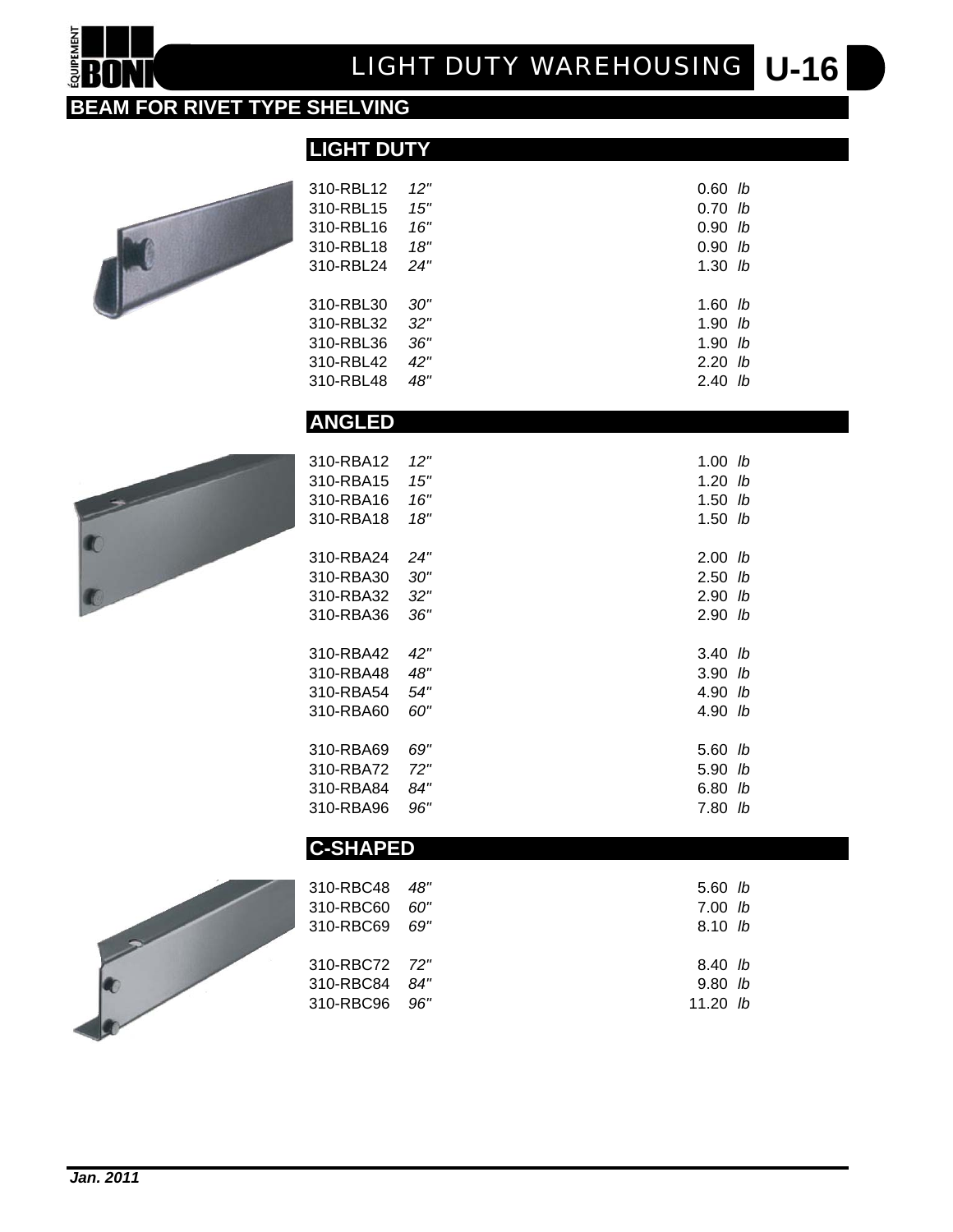

# 

| 310-RTB12 | 12" | 1.40 <i>lb</i>    |
|-----------|-----|-------------------|
| 310-RTB15 | 15" | $1.60$ lb         |
| 310-RTB16 | 16" | 1.80<br>- Ib      |
|           |     |                   |
| 310-RTB18 | 18" | 1.80<br>lb        |
| 310-RTB24 | 24" | $2.30$ lb         |
| 310-RTB30 | 30" | 2.70<br>lb        |
|           |     |                   |
| 310-RTB32 | 32" | 3.20 <sub>h</sub> |
| 310-RTB36 | 36" | 3.20<br>-lb       |
| 310-RTB42 | 42" | $3.60$ lb         |
|           |     |                   |
| 310-RTB48 | 48" | 4.10<br>lb        |
| 310-RTB54 | 54" | 5.40<br>lb        |
| 310-RTB60 | 60" | 5.40<br>lb        |
|           |     |                   |

### **FOR C-SHAPED BEAM**

**REGULAR**

| 310-ZTB18                  | 18" | 1.50 <sub>b</sub>      |  |
|----------------------------|-----|------------------------|--|
| 310-ZTB24                  | 24" | 1.90 <sub>h</sub>      |  |
| 310-ZTB30<br>310-ZTB32 32" | 30" | $2.30$ lb<br>$2.60$ lb |  |
| 310-ZTB36                  | 36″ | 2.90 <sub>h</sub>      |  |
| 310-ZTB42                  | 42" | $3.40$ lb              |  |
| 310-ZTB48                  | 48" | 3.90 <sub>h</sub>      |  |

### **ACCESSORY FOR RIVET TYPE SHELVING**

| 310-RTP  | Joiner plate<br>(to secur to post together) | $0.20$ lb |  |
|----------|---------------------------------------------|-----------|--|
| 310-RSP  | $1" \times 1" \times 5"$ splice (joiner)    | $0.50$ lb |  |
| 310-FPRP | Foot plate                                  | $0.40$ lb |  |
| 310-RRWM | Wall spacer                                 | $0.80$ lb |  |
|          |                                             |           |  |

 $\bullet$ 

 $\begin{bmatrix} 0 \\ 0 \end{bmatrix}$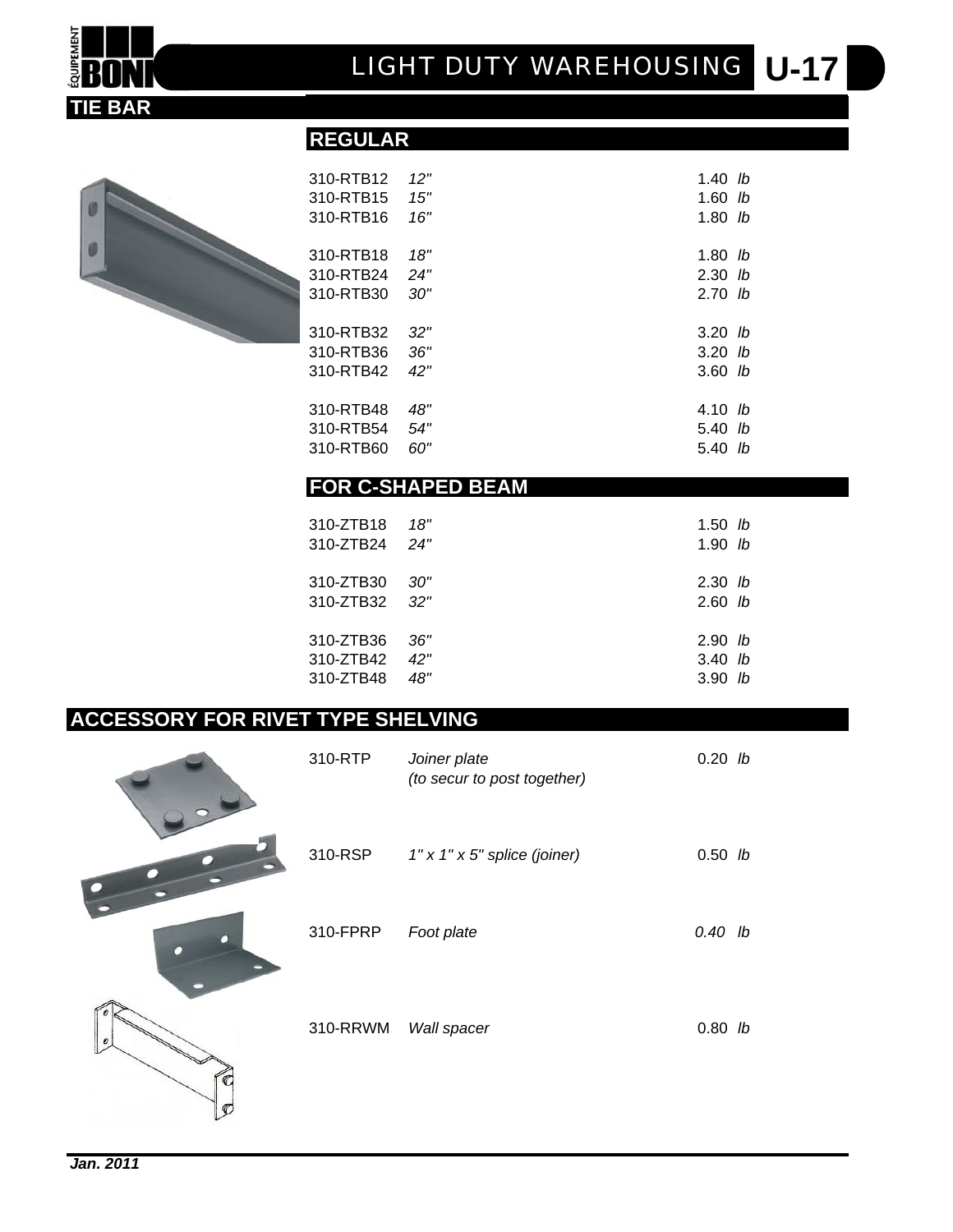# **U-18** *LIGHT DUTY WAREHOUSING*

### **SLOTTED ANGLE - PAINTED FINISH**



QUIPEMENT

|  | $310-SA15158$ $1\frac{1}{2}$ x $1\frac{1}{2}$ x 96"    | 5.50 <sub>h</sub> |  |
|--|--------------------------------------------------------|-------------------|--|
|  | $310-SA15151$ $1\frac{1}{2}$ x $1\frac{1}{2}$ x 120"   | 6.20 lb           |  |
|  | 310-SA15151 $1\frac{1}{2}$ " x $1\frac{1}{2}$ " x 144" | 7.40 lb           |  |

### **2½" x 1½" - 14ga**

**1½" x 1½" - 14ga**

| $310 - S_A 25158$ $1\frac{1}{3}$ x $2\frac{1}{3}$ x $96$ " | 7.00 lb |
|------------------------------------------------------------|---------|
| $310-SA25151$ $1\frac{1}{2}$ x $2\frac{1}{2}$ x 120"       | 8.30 lb |
| $310-SA25151$ $1\frac{1}{8}$ x $2\frac{1}{8}$ x $144$ "    | 9.40 h  |

### **3½" x 1½" - 14ga**

| $310-SA30158$ $1\frac{1}{8}$ x $3$ " x $96$ " | 10.50 $lb$ |
|-----------------------------------------------|------------|
| $310-SA30151$ $1\frac{1}{2}$ x 3" x 120"      | 12.20 $lb$ |
| 310-SA30151 $1\frac{1}{8}$ x 3" x 144"        | 14.30 $lb$ |

### **CUTTER FOR SLOTTED ANGLE**



310-SAC981 14.00 *lb*

### **CORNER REINFORCEMENT PLATE**



| 310-SAG | painted finish               | 0.10 h |  |
|---------|------------------------------|--------|--|
|         | 310-SAGGAL galvanized finish | 0.10 h |  |



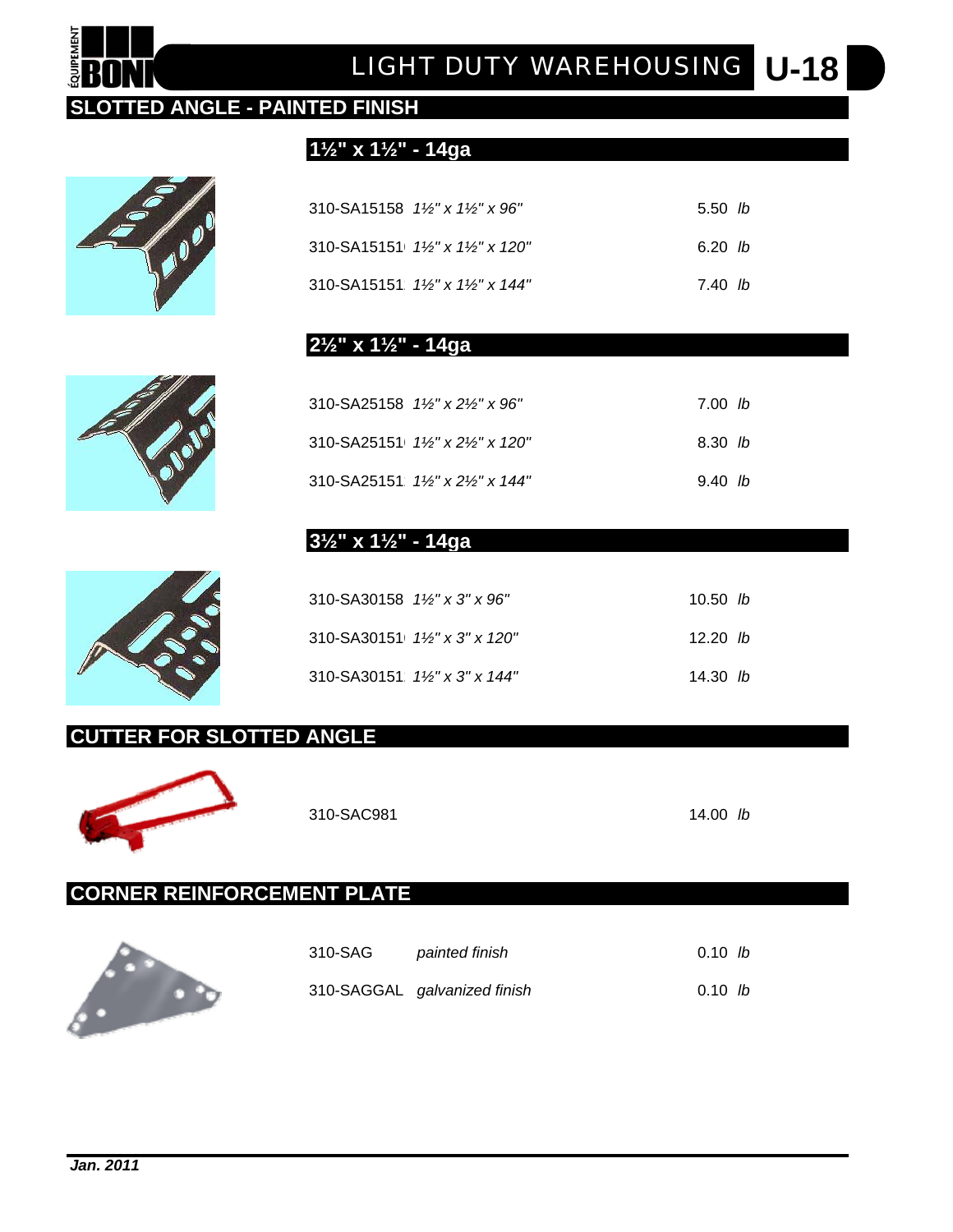### **32'' HIGH ECONOMY MODEL**

*22ga shelves with 3'' lips, on 5" casters (2 rigid and 2 swivel). Capacity 500 lb*

|  | 310-ESC1630-2 16" x 30" with 2 shelves<br>310-ESC1630-3 16" x 30" with 3 shelves<br>310-ESC1630-4 16" x 30" with 4 shelves | 30.00 h<br>$37.00$ lb<br>44.00 h |  |
|--|----------------------------------------------------------------------------------------------------------------------------|----------------------------------|--|
|  | 310-ESC2436-2 24" x 36" with 2 shelves<br>310-ESC2436-3 24" x 36" with 3 shelves<br>310-ESC2436-4 24" x 36" with 4 shelves | 40.00 h<br>$51.00$ lb<br>62.00 h |  |

### **32'' HIGH ECONOMY MODEL WITH DRAWER**

*22ga shelves with 3'' lips, on 5" casters (2 rigid and 2 swivel), also includes 1 or 2 utility drawers. Capacity 500 lb*

|  | 310-ESC1630D 16" x 30" with 1 utility drawer   | $30.00$ lb |  |
|--|------------------------------------------------|------------|--|
|  | 310-ESC2436D 24" x 36" with 1 utility drawer   | 37.00 h    |  |
|  | 310-ESC2436DD 24" x 36" with 2 utility drawers | 44.00 $lb$ |  |

### **35'' HIGH HEAVY DUTY MODEL**

*18ga shelves with 2¼'' lips, on 5" casters (2 rigid and 2 swivel). Capacity 1000 lb*

|  | 310-SC1630-2 16" x 30" with 2 shelves | 36.00           | lh. |
|--|---------------------------------------|-----------------|-----|
|  | 310-SC1630-3 16" x 30" with 3 shelves | 45.00           | lh. |
|  | 310-SC1630-4 16" x 30" with 4 shelves | 54.00           | lh  |
|  |                                       |                 |     |
|  | 310-SC1836-2 18" x 36" with 2 shelves | 40.00           | lb  |
|  | 310-SC1836-3 18" x 36" with 3 shelves | $50.00$ lb      |     |
|  | 310-SC1836-4 18" x 36" with 4 shelves | 60.00 b         |     |
|  |                                       |                 |     |
|  | 310-SC2436-2 24" x 36" with 2 shelves | 50.00           | lb. |
|  | 310-SC2436-3 24" x 36" with 3 shelves | 67.00 <i>lb</i> |     |
|  | 310-SC2436-4 24" x 36" with 4 shelves | 84.00 lb        |     |
|  |                                       |                 |     |
|  | 310-SC2448-2 24" x 48" with 2 shelves | 56.00           | lb  |
|  | 310-SC2448-3 24" x 48" with 3 shelves | 76.00           | lb  |
|  | 310-SC2448-4 24" x 48" with 4 shelves | 96.00           | lh  |



**SERVICE CART**